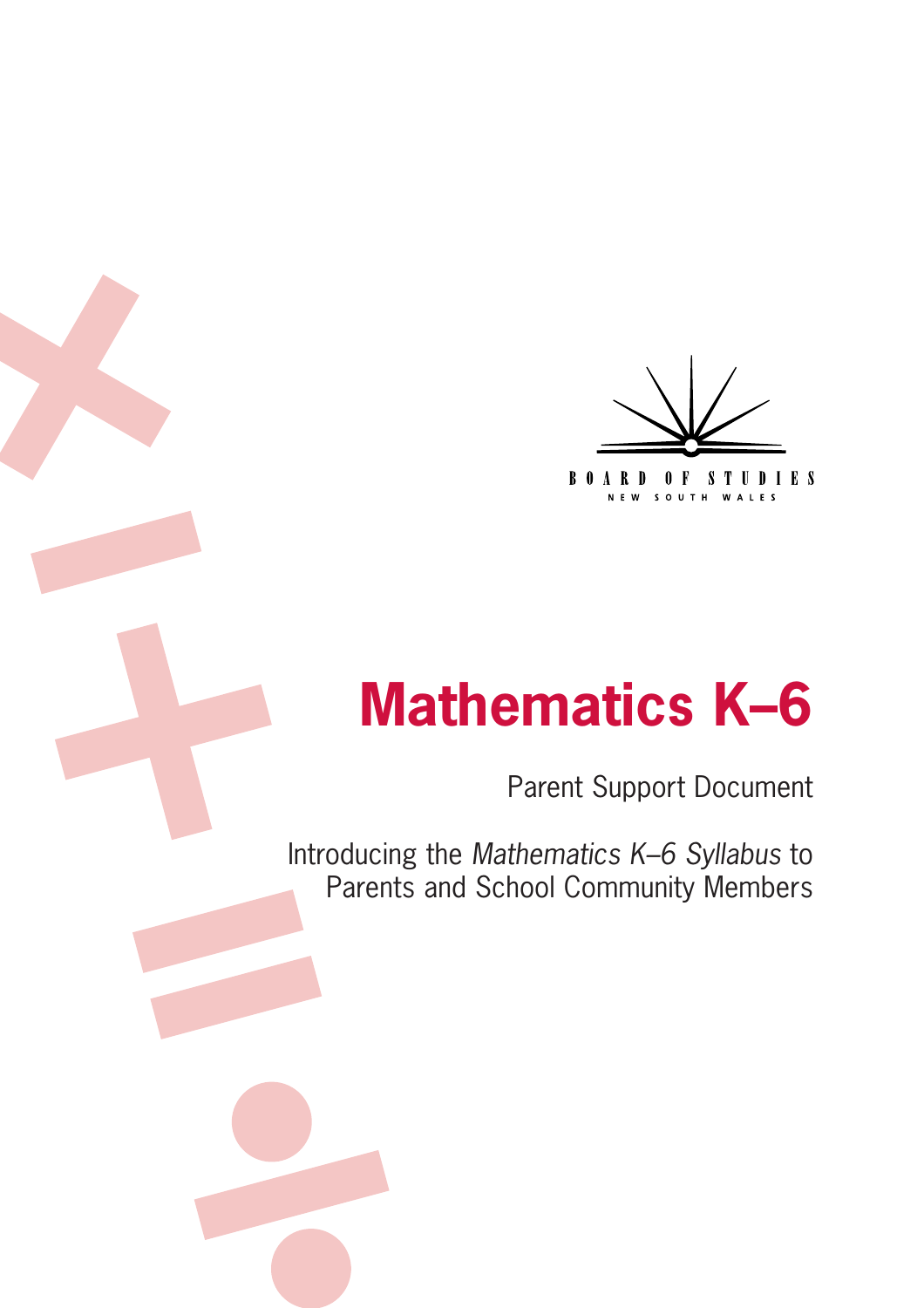© 2002 Copyright Board of Studies NSW for and on behalf of the Crown in right of the State of New South Wales.

This document contains Material prepared by the Board of Studies NSW for and on behalf of the State of New South Wales. The Material is protected by Crown copyright.

All rights reserved. No part of the Material may be reproduced in Australia or in any other country by any process, electronic or otherwise, in any material form or transmitted to any other person or stored electronically in any form without the prior written permission of the Board of Studies NSW, except as permitted by the Copyright Act 1968. School students in NSW and teachers in schools in NSW may copy reasonable portions of the Material for the purposes of bona fide research or study. Teachers in schools in NSW may make multiple copies, where appropriate, of sections of the HSC papers for classroom use under the provisions of the school's Copyright Agency Limited (CAL) licence.

When you access the Material you agree:

- to use the Material for information purposes only
- to reproduce a single copy for personal bona fide study use only and not to reproduce any major extract or the entire Material without the prior permission of the Board of Studies NSW
- to acknowledge that the Material is provided by the Board of Studies NSW
- not to make any charge for providing the Material or any part of the Material to another person or in any way make commercial use of the Material without the prior written consent of the Board of Studies NSW and payment of the appropriate copyright fee
- to include this copyright notice in any copy made
- not to modify the Material or any part of the material without the express prior written permission of the Board of Studies NSW.

The Material may contain third party copyright materials such as photos, diagrams, quotations, cartoons and artworks. These materials are protected by Australian and international copyright laws and may not be reproduced or transmitted in any format without the copyright owner's specific permission. Unauthorised reproduction, transmission or commercial use of such copyright materials may result in prosecution.

The Board of Studies has made all reasonable attempts to locate owners of third party copyright material and invites anyone from whom permission has not been sought to contact the Copyright Officer, ph (02) 9367 8289, fax (02) 9279 1482.

Published by Board of Studies NSW GPO Box 5300 Sydney NSW 2001 Australia

Tel: (02) 9367 8111 Fax: (02) 9367 8484 Internet: www.boardofstudies.nsw.edu.au

November 2002

ISBN 1 7409 9477 9

*2002547*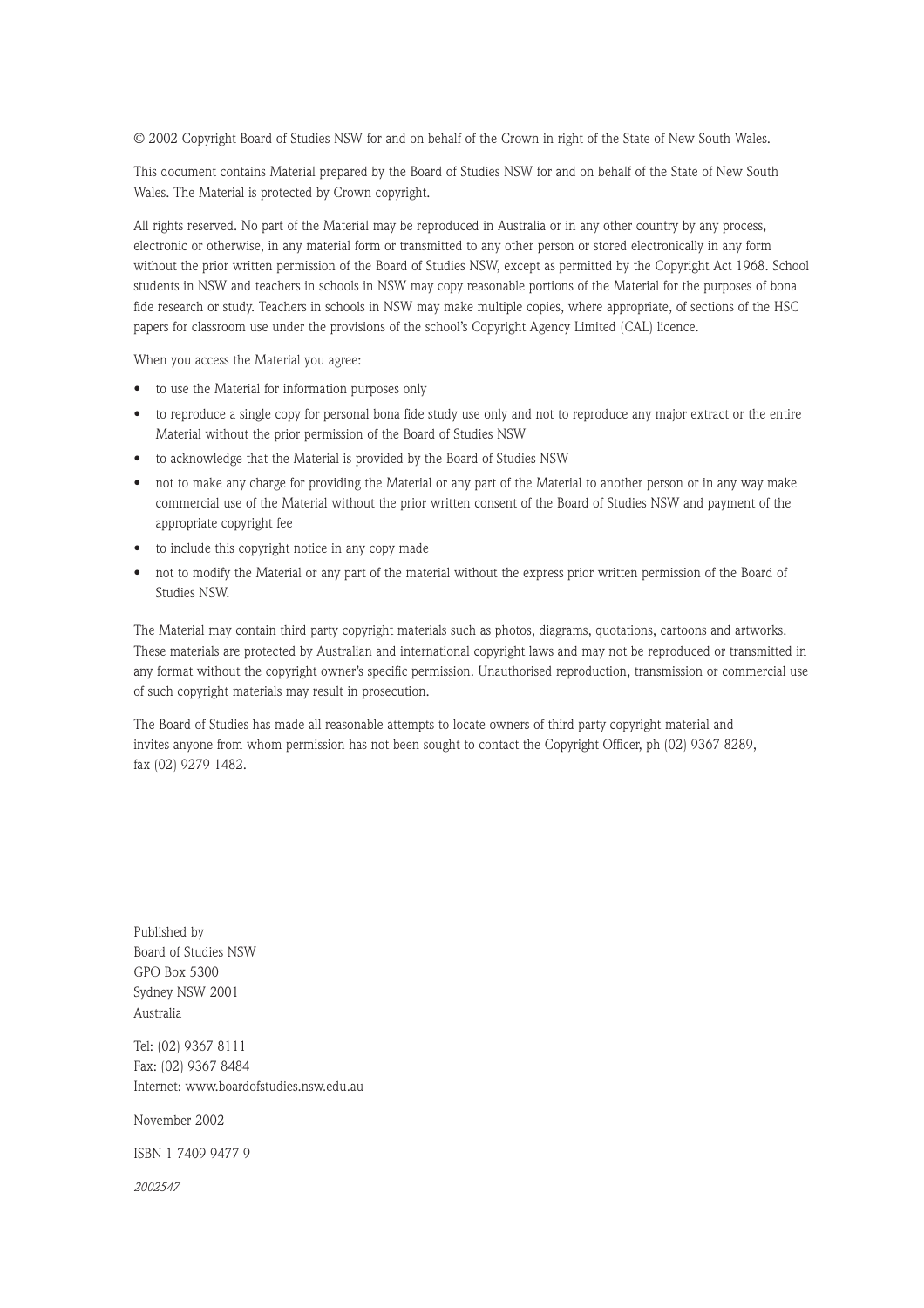

## **Contents**

## **SECTION 1: Background Information**

## **Part 1**

### *Mathematics K–6 Syllabus***: An Overview**

## **Part 2**

### **Organisation of the** *Mathematics K–6 Syllabus*

## **Part 3**

### **Assessment and Work Samples**

## **SECTION 2: Parent Workshop Information**

## **SECTION 3: Overhead Transparencies and Handouts**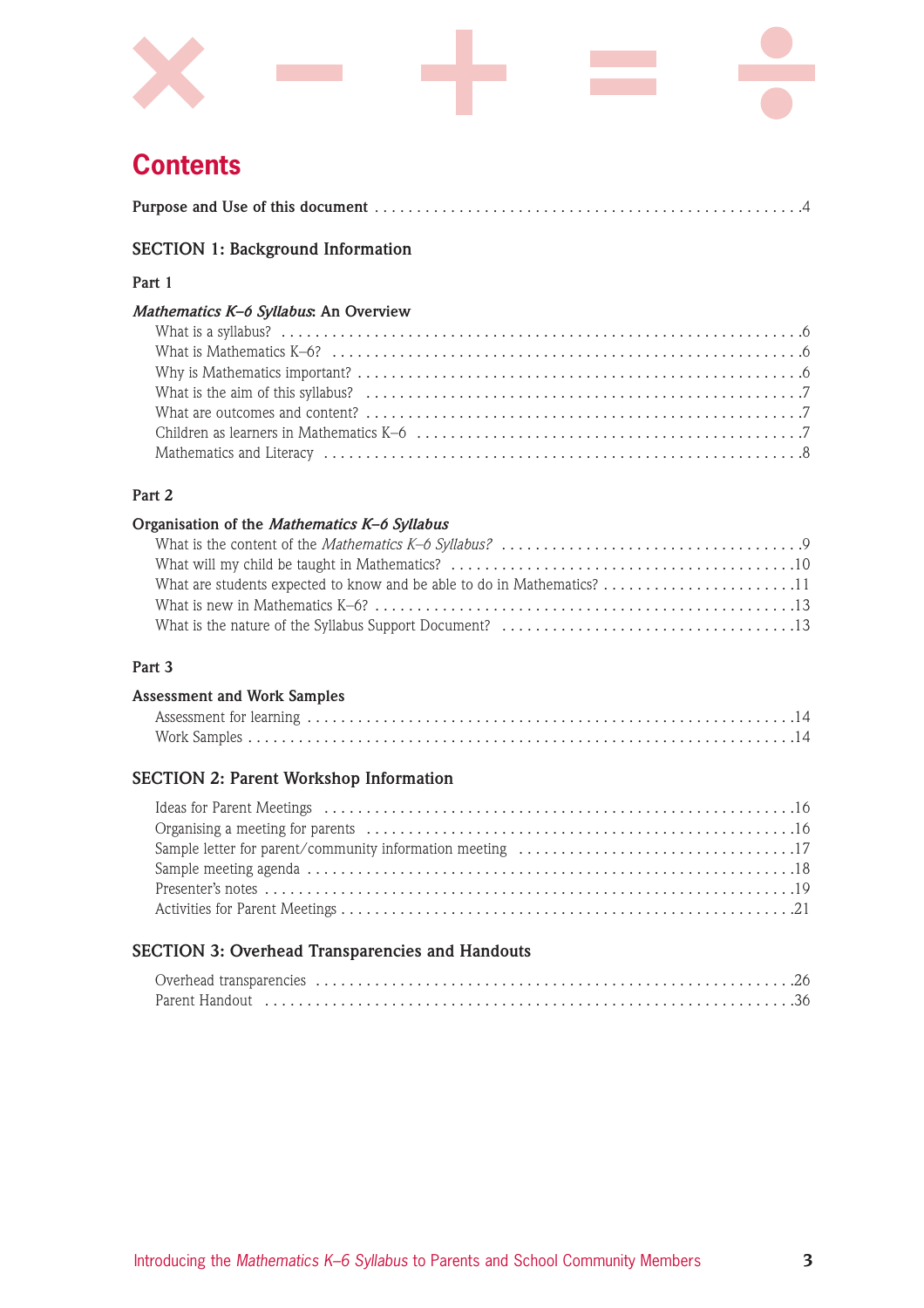## **Purpose and Use of this Document**

The purpose of *Introducing the Mathematics K–6 Syllabus to Parents and School Community Members* is to provide information for parents and community members about the *Mathematics K–6 Syllabus* and what children will learn in Mathematics in primary school. The book can be used for parent association meetings, parent information sessions or as part of ongoing support for parents. The material is designed for presentation by school staff-members.

Ideas for presentations and activities have been included, which may need to be modified to cater for different parent audiences. Material from the syllabus and the support document may also be selected and adapted according to the needs and interests of the parents and the community.

Some parts of this booklet could be used for inclusion in school newsletters and/or made available for individual parents and community members.

The booklet is divided into three sections:

**• Section 1: Background Information** – to be read before the parent workshop information in Section 2.

This section is also useful for parents and community members who are interested in reading about the *Mathematics K–6 Syllabus*.

- **Section 2: Parent Workshop Information** to be used by workshop presenters.
- **• Section 3: Overhead Transparencies and Handouts**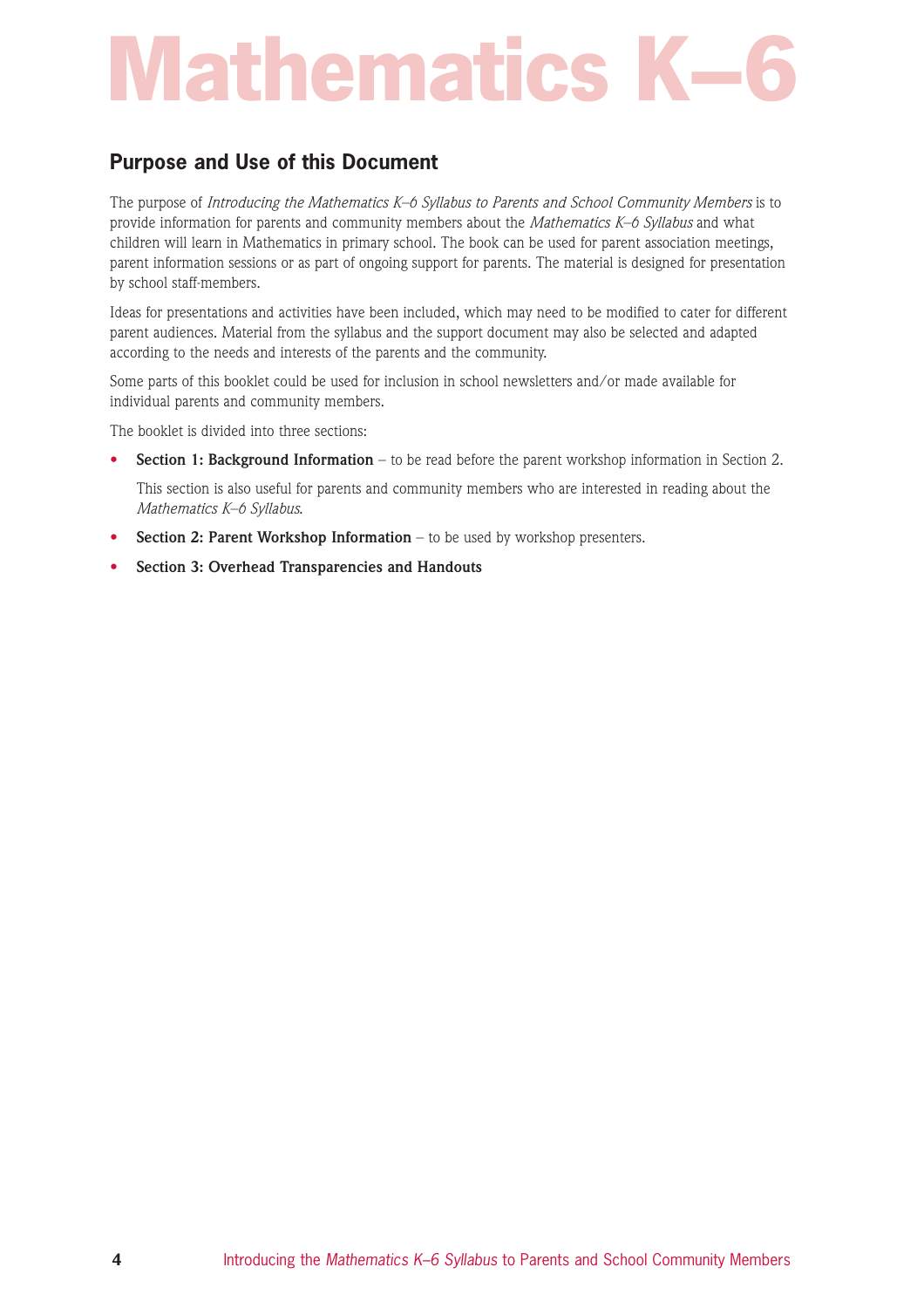



Background Information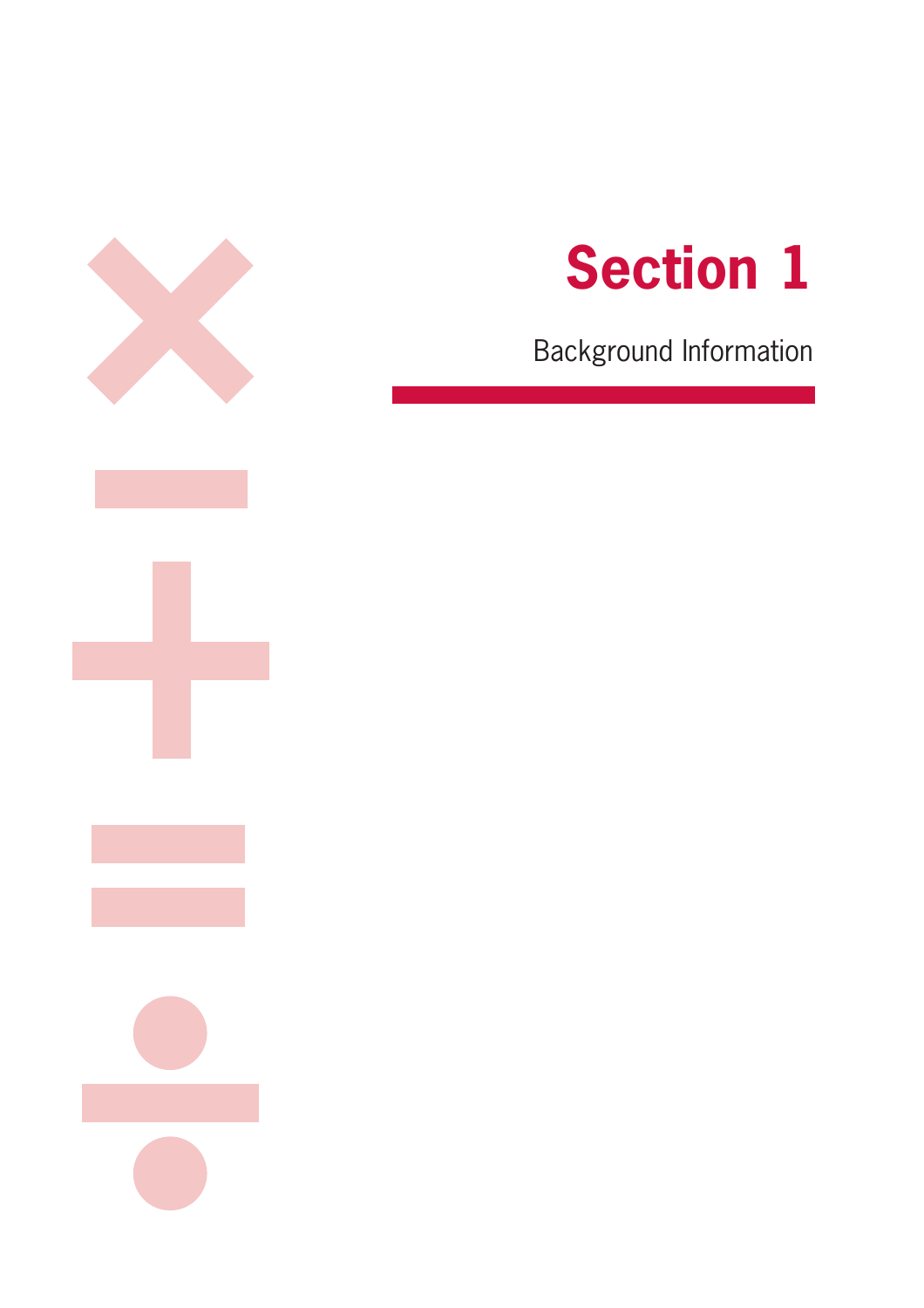## **PART 1** *Mathematics K–6 Syllabus***: An Overview**

## **What is a syllabus?**

A syllabus is a document that describes, for a specific learning area, what students are expected to learn. It contains an aim, objectives, outcomes, content, and assessment requirements. Each syllabus provides teachers with an outline of what students are to be taught at particular Stages. There is a syllabus for each of the six key learning areas (KLAs) in primary school.

## **What is Mathematics K–6?**

Mathematics is one of the six KLAs in primary school. The other five KLAs are: English; Science and Technology; Human Society and Its Environment; Personal Development, Health and Physical Education; and Creative Arts.

The *Mathematics K–6 Syllabus* builds upon the considerable learning of children before entering school and provides the foundation for further study in this KLA in secondary school. Learning in Mathematics will be influenced by children's experiences at school and in the wider community. It will be most effective when parents, caregivers and teachers work together.

## **Why is Mathematics important?**

In addition to its practical applications, the study of mathematics is a valuable pursuit in its own right, providing opportunities for creativity, challenge and leisure.

If our children are to be prepared for life in the twenty-first century, they need to develop relevant mathematical knowledge, skills and understanding. Mathematics is important because it:

- is a powerful tool for solving problems within and beyond mathematics
- is a significant part of the cultural heritage of many diverse societies
- provides students with a powerful, precise and concise means of communication
- supports concurrent learning in other key learning areas
- builds a sound foundation for further mathematics education.

### Students learn about:

- selecting and applying appropriate mental, written or calculator strategies to solve problems involving addition, subtraction, multiplication and division
- estimating and refining estimates in a variety of situations
- modelling, comparing and representing fractions and decimals
- describing and applying number patterns and relationships between numbers
- analysing data and drawing and interpreting graphs
- selecting and using appropriate units and devices to measure
- manipulating, describing and classifying two-dimensional shapes and three-dimensional objects
- interpreting and communicating information presented in numerical, geometrical, graphical, statistical and algebraic forms.

They also learn to:

develop a positive self-concept as learners of mathematics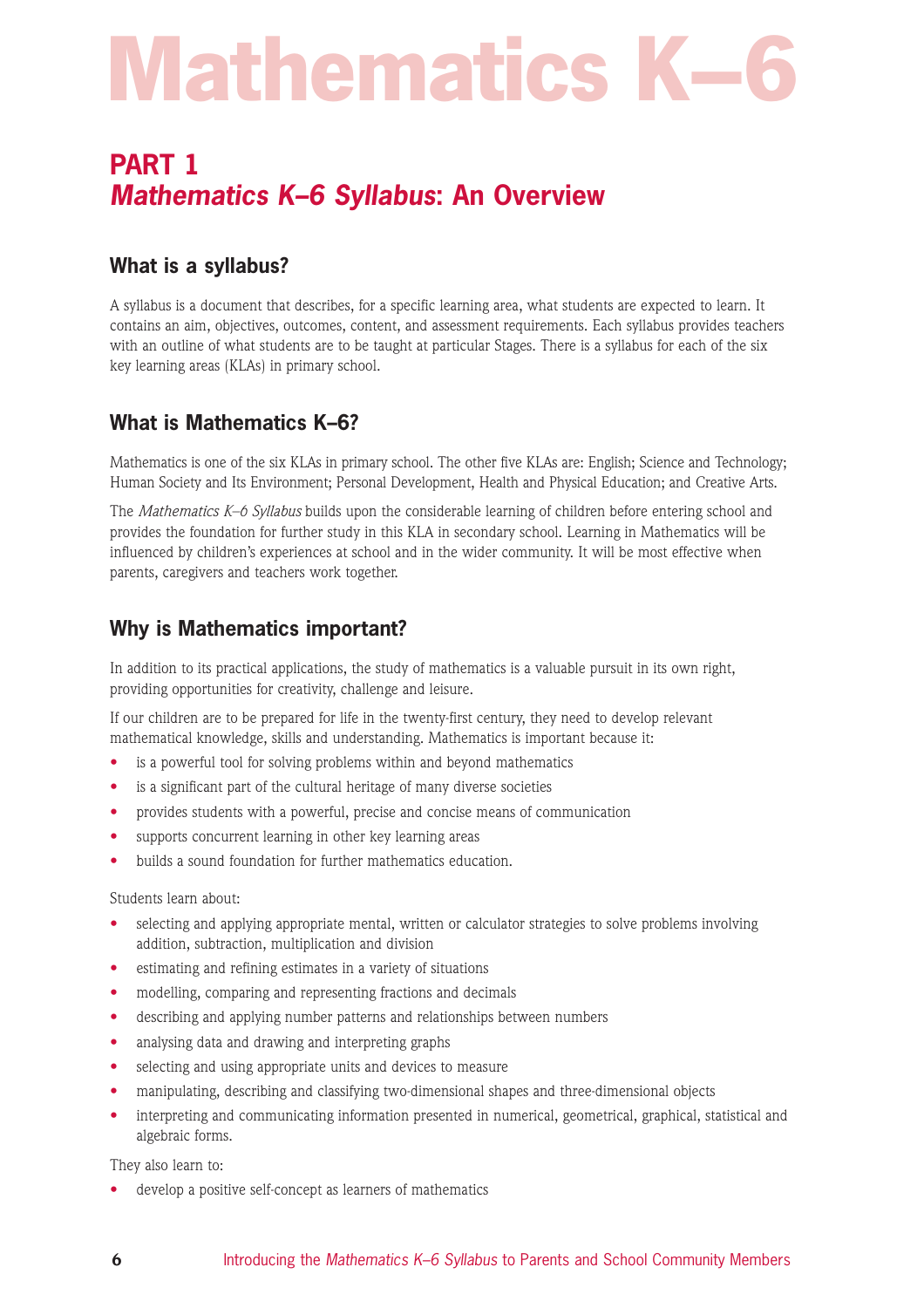

- appreciate the usefulness of mathematics in everyday contexts
- become self-motivated learners through inquiry and active participation in challenging and engaging experiences
- develop perseverance in understanding mathematical challenges
- make informed decisions
- ask questions about mathematics and the uses of mathematics in their world
- describe and explain mathematical ideas and procedures
- interpret and apply mathematics in a variety of contexts
- use an appropriate technological tool to investigate and solve problems, and retrieve and represent information
- critically evaluate ideas and arguments that involve mathematical concepts or that are presented in a mathematical form
- reflect on experiences and make connections with existing knowledge, skills and understanding.

## **What is the aim of this syllabus?**

The aim of Mathematics K–6 (and Mathematics Years 7–10) is to develop students' mathematical thinking, understanding, competence and confidence in the application of mathematics, their creativity, enjoyment and appreciation of the subject, and their engagement in lifelong learning.

## **What are outcomes and content?**

The outcomes specify the intended student learning that will result from the teaching of the syllabus. They can be considered as milestones of achievement towards which students will work. Outcomes are organised by Stages. Except for Early Stage 1, each Stage covers two years of schooling. It is expected that most students will demonstrate:

- Early Stage One outcomes by the end of Kindergarten
- Stage 1 outcomes by the end of Year 2
- Stage 2 outcomes by the end of Year 4
- Stage 3 outcomes by the end of Year 6
- Stage 4 outcomes by the end of Year 8.

The content describes the knowledge, skills and understanding to be developed by students over a Stage. Content is organised under the headings of Knowledge and Skills (students learn about) and Working Mathematically (students learn to). The outcomes and content assist teachers in planning what and how they will teach, and in assessing what each student knows and can do.

Students progress at different rates. There will be students who do not demonstrate the outcomes identified with their stage of schooling by the time they complete that Stage. In addition, there will be students who demonstrate the outcomes before the end of their stage of schooling. To cater for this group of students, Stage 4 outcomes and content have been included in the *Mathematics K–6 Syllabus* so that teachers can design learning experiences that go beyond concepts typically taught in primary schools.

## **Children as learners in Mathematics K–6**

The way in which children participate in Mathematics learning experiences plays a crucial role in shaping the views that they have of themselves as learners of mathematics. Young learners need to learn through active involvement and concrete experiences. Play is an important means of learning in the early years.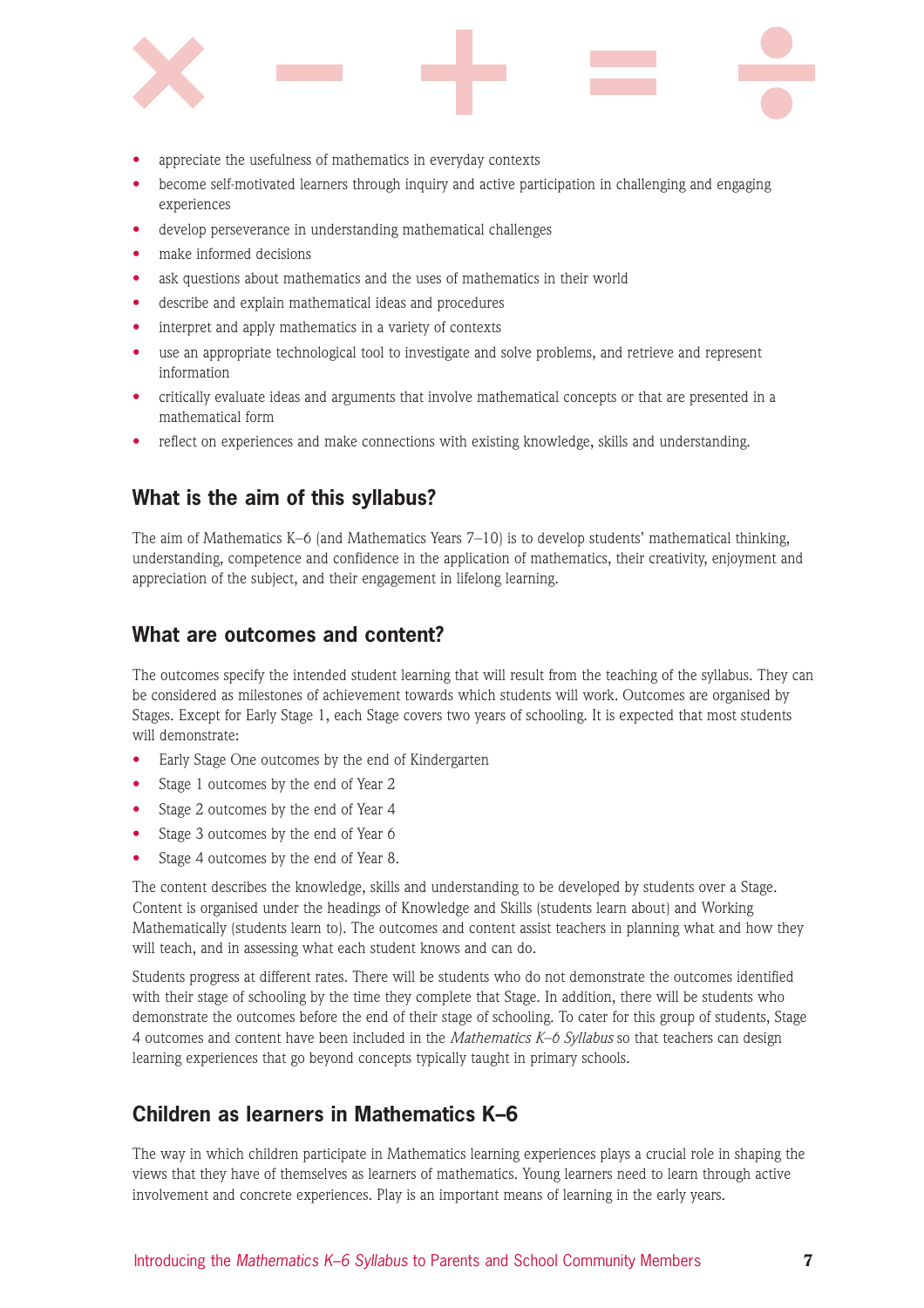# **Mathematics**

Mathematics learning is more effective when it is interesting, enjoyable and challenging. It should involve interaction with the physical and social environment. Mathematics learning is supported by the appropriate use of a variety of materials and equipment. Information and communication technology, including calculators and computers, is an important tool of learning. Students use these tools to explore and understand new concepts, and they also use them to solve problems, just as adults do in the workplace.

Mathematics learning involves the investigation of mathematical patterns, relationships, processes and problems. Language, including symbols and diagrams, plays an important part in the formulation and expression of mathematical ideas and serves as a bridge between concrete and abstract representation.

In Mathematics, students will have the opportunity to develop knowledge, skills and understanding related to:

- inquiry, application of problem-solving strategies including the selection and use of appropriate technology, communication, reasoning and reflection
- mental and written computation and numerical reasoning
- patterning, generalisation and algebraic reasoning
- collecting, representing, analysing and evaluating information
- identifying and quantifying the attributes of shapes and objects and applying measurement strategies
- spatial visualisation and geometric reasoning.

In relation to values and attitudes, students will be provided with opportunities to:

- appreciate mathematics as an essential and relevant part of life
- show interest in and enjoyment of inquiry and the pursuit of mathematical knowledge, skills and understanding
- demonstrate confidence in applying mathematical knowledge, skills and understanding to everyday situations and the solution of everyday problems
- develop and demonstrate perseverance in undertaking mathematical challenges
- recognise that mathematics has been developed in many cultures in response to human needs.

As well as learning mathematical ideas and skills, students learn to work mathematically by posing questions that can be explored using mathematics and by applying mathematics to solve problems. Learning to work mathematically also involves students in communicating, reasoning and reflecting.

Students are to be encouraged to work together to learn mathematics. Discussion of mathematical ideas, and sharing procedures and solutions to problems, encourages the use of Working Mathematically processes and enables teachers to listen to and assess students' knowledge, skills and understanding. Working together at school also prepares students for the work place, where people frequently work in teams.

Students have individual needs, interests and abilities and the *Mathematics K–6 Syllabus* provides for Students with Special Needs in a variety of ways:

- through the inclusion of outcomes and content which provide for the full range of students
- through the development of additional advice and programming support for teachers to assist students to access the outcomes of the syllabus.

## **Mathematics and Literacy**

Students write and talk about mathematics every day. They clarify their thinking and strengthen their understanding when they put their thoughts into words. By sharing their thinking with their classmates, teachers and parents, students develop a deeper understanding of mathematical ideas, develop self-confidence in using mathematics, and are able to demonstrate their progress.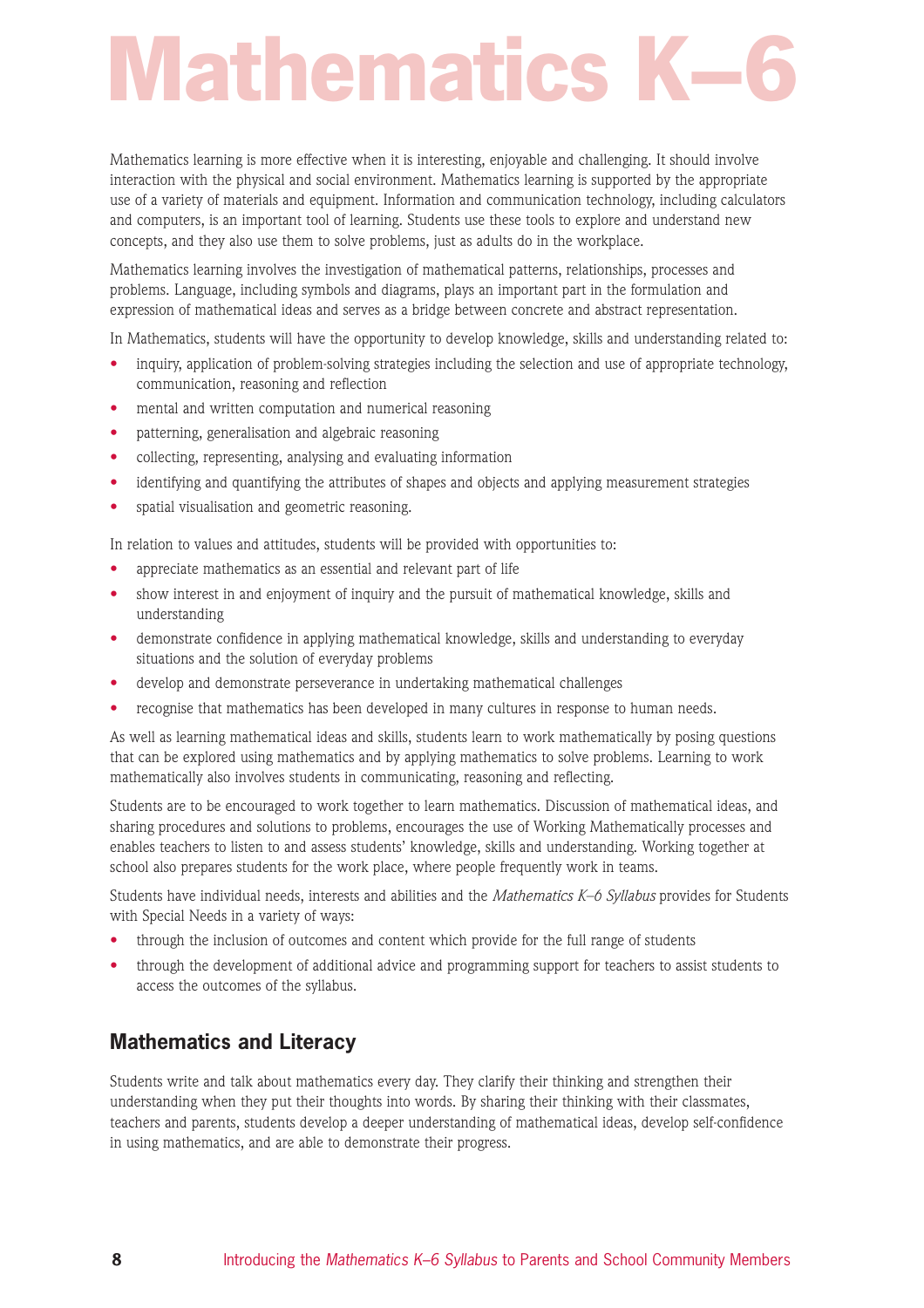

# **PART 2 Organisation of the** *Mathematics K–6 Syllabus*

## **What is the content of the** *Mathematics K–6 Syllabus***?**

Mathematics is organised into one process strand, Working Mathematically, and five content strands, Number, Patterns and Algebra, Data, Measurement, and Space and Geometry.

**Working Mathematically** encompasses five interrelated processes – Questioning, Applying Strategies, Communicating, Reasoning, and Reflecting. These processes come into play when developing new skills and concepts and also when applying existing knowledge to solve problems both within and beyond mathematics. At times the focus may be on a particular process or group of processes, but often the five processes overlap. While this strand has a set of separate outcomes, it is integrated into the content of each of the five content strands in the syllabus.

**Number** encompasses the development of number sense and confidence and competence in using mental, written and calculator techniques for solving problems. Formal written algorithms are introduced after students have gained a firm understanding of basic concepts including place value, and have developed mental strategies for computing with two-digit and three-digit numbers.

**Patterns and Algebra** has been incorporated into the primary curriculum to demonstrate the importance of early number learning in the development of algebraic thinking. This strand emphasises number patterns and number relationships.

**Data** addresses the need for students to understand, interpret and analyse information displayed in tabular or graphical forms. Students learn to ask questions relevant to their experiences and interests and to design ways of investigating their questions. They need to recognise when information has been displayed in a misleading manner that can result in false conclusions.

**Measurement** involves the identification of attributes of objects and their comparison, the use of informal units, the use of formal units, as well as consideration of applications and generalisations. Students learn to select and use appropriate units and measuring tools, and to calculate areas and volumes given particular information.

**Space and Geometry** is the study of spatial forms. It involves representation of shape, size, pattern, position and movement of objects in the three-dimensional world, or in the mind of the learner. Students learn to recognise, visualise and draw shapes and describe the features and properties of three-dimensional objects and two-dimensional shapes in static and dynamic situations.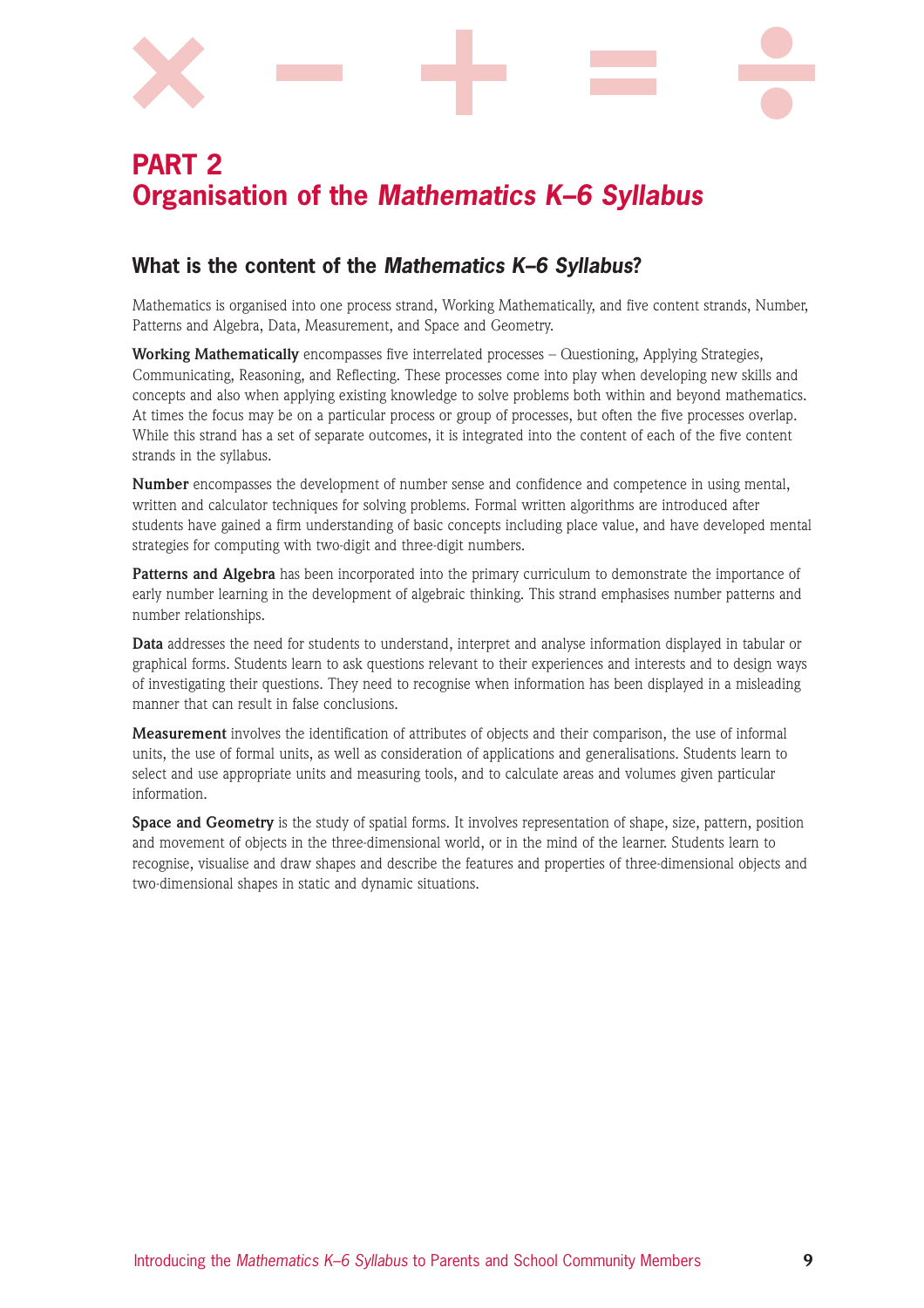## **What will my child be taught in Mathematics?**

The school Mathematics program deals with a wide range of concepts. These concepts are organised into five content strands. Each content strand is subdivided into substrands as shown below. The process strand, Working Mathematically, is central to mathematics learning and is embedded into each of the other strands.

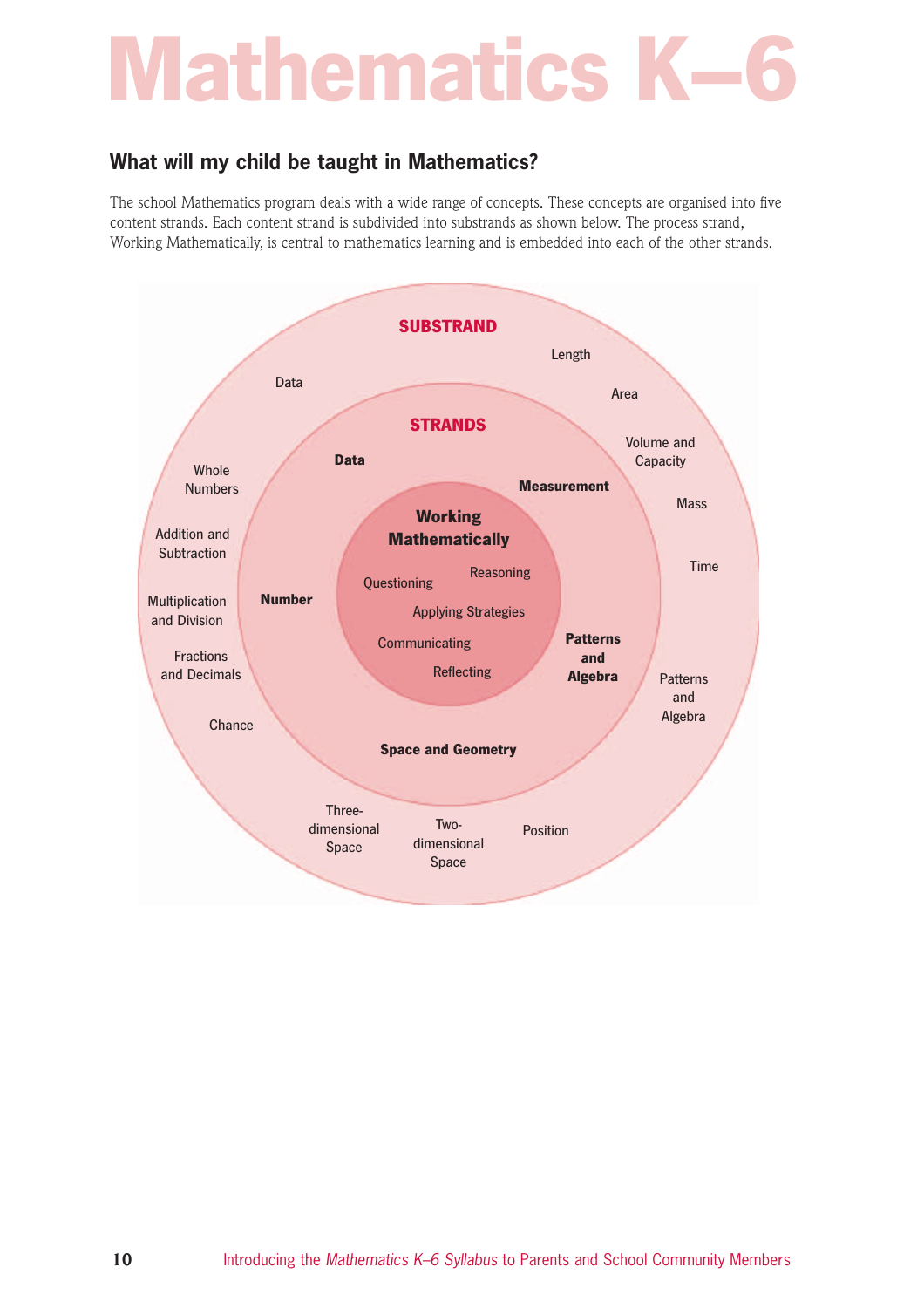

## **What are students expected to know and be able to do in Mathematics?**

## **Stage Statements**

Stage statements describe what students typically know and can do as a consequence of having undertaken the syllabus content prescribed for the Stage.

### **Early Stage 1** Stage 1

Students who have achieved Early Stage 1 outcomes recognise numbers and shapes in their environment. They pose and explore mathematical questions using objects, actions, imagery, technology and/or trial and error. They describe mathematical situations, make conclusions and reflect on their learning using everyday language, actions and materials. Students are encouraged to use informal recordings. Many of these understandings are demonstrated in informal experiences such as play.

Students count to 30, and order, read and represent numbers in the range 0 to 20 in a variety of forms, using objects, pictures, numerals and words. They combine, separate, compare, group and share collections of objects and use everyday language to describe the collection(s) and their actions. They visualise numbers and number combinations from pictorial representations. They divide an object into two equal parts and describe the parts as halves. They recognise that there are different coins and notes in our monetary system. They recognise, describe, create and continue repeating patterns and number patterns that increase and decrease.

Students collect data and use objects or pictures to represent information about themselves and their environment. They organise the objects or pictures into a data display and interpret the information presented.

Students compare objects directly in terms of their length, area, volume, capacity and mass and use everyday and comparative language to describe these attributes. They sequence events and tell time on the hour using analog and digital clocks.

Students manipulate and sort objects and describe their size, shape, position and other features in everyday language. They represent objects and shapes using a variety of materials. They use everyday language to describe position and give and follow simple directions.

Students who have achieved Stage 1 outcomes show a growing awareness of the many purposes of mathematics in their daily lives. They pose questions and explore basic mathematical concepts by manipulating objects, pictures, imagery and technology applications. They describe mathematical situations and explain how answers were obtained using everyday language, actions, materials, diagrams and symbols. They give reasons to support their conclusions and link mathematical ideas and make connections with existing knowledge and understanding in relation to the content.

Students count, order, read and represent two- and threedigit numbers using numerals, words, objects and pictures. They develop place value concepts and begin to use a range of mental strategies to estimate and solve number problems involving the four operations. They are developing mental facility with number facts, number combinations and counting by ones, twos, fives and tens. They model and describe halves and quarters of objects and collections occurring in everyday situations. They sort, order, classify and count coins and perform simple monetary calculations. They recognise and describe the element of chance in everyday events. They create, represent and extend a variety of number patterns and supply missing elements. They begin to build number relationships and make simple generalisations and are able to record these in their own words.

Students gather and organise data, display the data using column and picture graphs and interpret the results.

Students use informal units to estimate and measure length, area, volume, capacity, mass and time. They compare and order objects according to these attributes and record findings. They recognise the need for formal units of length and use the metre and centimetre to measure length and distance. They compare and order the duration of events using informal units and read clocks on the half-hour.

Students manipulate, name, make, sort, describe and represent particular three-dimensional objects and twodimensional shapes. They recognise them in pictures and in the environment. They make simple tessellating designs, identify parallel, vertical and horizontal lines and complete designs with one line of symmetry. They describe the position of objects in the immediate environment, in models and in pictures, and represent the position of objects using models and drawings.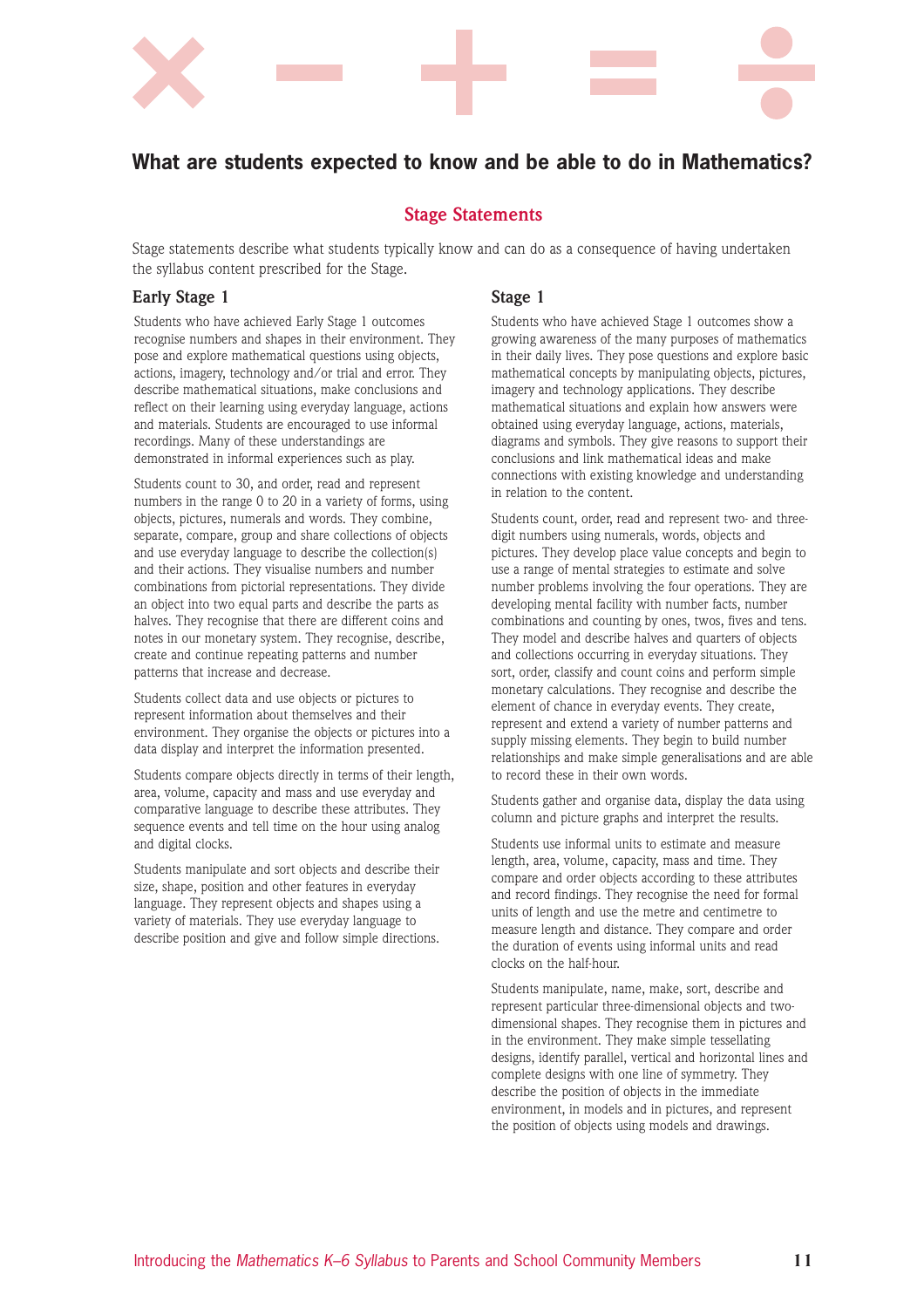# **Mathematics**

Students who have achieved Stage 2 outcomes demonstrate their problem-solving skills using a range of strategies to deal with simple spatial, measurement and numerical problems. They pose questions that can be explored using mathematics. They develop and check solutions using appropriate mental or written strategies or technology. They use some mathematical terminology to describe or represent mathematical ideas and link their learning to other experiences.

Students use place value to count, order, read and record numbers up to four digits. They use estimation and employ mental strategies to solve problems. They demonstrate mental facility with multiples of numbers up to 10×10 and use informal written strategies for multiplication and division. They solve addition and subtraction problems using mental and written strategies, including the formal written algorithm. They model, compare and represent commonly used fractions and related decimals and recognise percentages in everyday situations. They perform simple calculations with money and use estimation to check their solutions. They order events from least likely to most likely and identify and record all possible outcomes for a simple chance experiment. They generate, describe and record number patterns using a variety of strategies and complete simple number sentences by calculating missing values.

Students conduct surveys, and classify and organise data to answer a specific question they have posed. They present the information in tables and graphs and interpret the results.

Students recognise the need for formal units to measure perimeter, area, volume, capacity and mass. They use particular formal units to estimate and measure to the nearest unit. They read and record time in one-minute intervals, make comparisons between time units and interpret calendars, simple timetables and timelines.

Students identify, manipulate and compare groups of three-dimensional objects and two-dimensional shapes and describe their features using appropriate mathematical terminology. They make and describe tessellating designs, identify perpendicular lines and find line/s of symmetry for a given shape. They are aware of angles in the environment and measure them using informal means. Students use coordinates to describe position and give and follow directions using compass points.

## Stage 2 Stage 3

Students who have achieved Stage 3 outcomes extend mathematical investigations using appropriate problemsolving strategies, including the selection and use of appropriate technology. They use appropriate mathematical terminology and some conventions when representing mathematical situations and give a valid reason for supporting one possible solution to a problem over another. They are able to apply a familiar solution method to new problems. Students appreciate that mathematics involves observing, representing and generalising patterns and relationships.

Students read, write, represent and order numbers of any size using place value. They select and apply appropriate strategies for the four operations and interpret their solutions in the context of a problem. Students compare, order and perform calculations involving simple fractions, decimals and simple percentages. They assign numerical values to the likelihood of simple events occurring and order them on the number line. Students record using tables, and analyse and describe geometric and number patterns that involve one operation. Students construct, verify and complete number sentences using the four operations with a variety of numbers.

Students gather, organise, display, read and interpret data and make judgements in relation to this data. They read and interpret picture, simple line, pie and divided bar graphs with scales. They utilise data to find the average score.

Students select and use the appropriate device and unit for measuring. They convert measurements from one unit to another and record in decimal notation. They estimate and measure volume and capacity, including the volume of rectangular prisms, in cubic centimetres and cubic metres. Students use 24-hour time, am and pm notation and construct timelines and simple timetables. They use Australian time zones to solve simple problems related to time differences.

Students construct and classify three-dimensional objects and two-dimensional shapes and compare and describe their properties using strategies such as recognising symmetry and measuring angles and dimensions. They make simple calculations using scale and use a variety of mapping skills.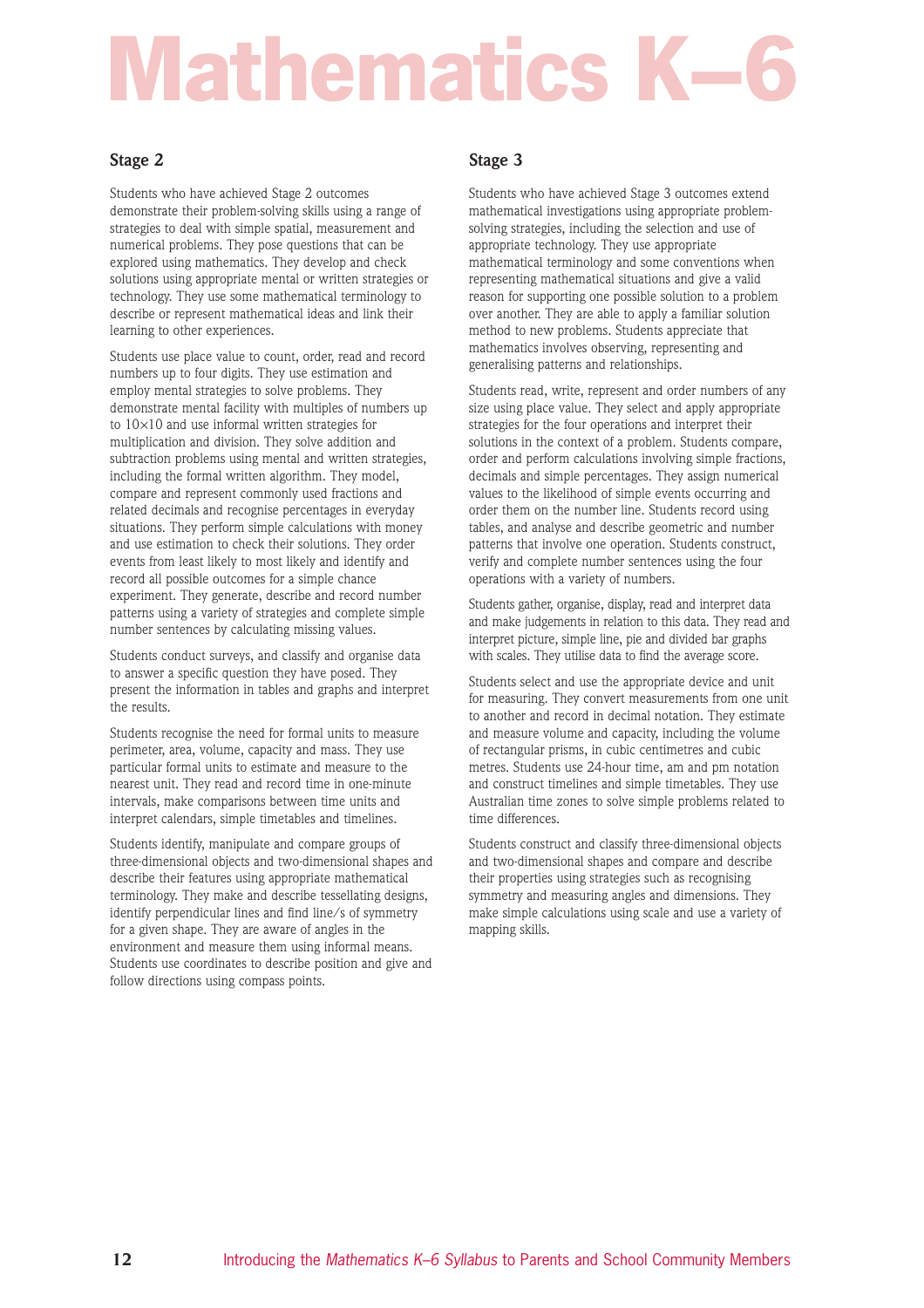

## **What is new in Mathematics K–6?**

The *Mathematics K–6 Syllabus* and support documents include changes to the organisation of the previous syllabus, as well as several new features that are listed below.

- There are two new strands: Patterns and Algebra, and Data.
- The Teaching and Learning Units (Units of Work) are contained in a support document.
- The development of number concepts is strengthened with a focus on visualisation and mental computation.
- The operations of addition and subtraction are now paired as one substrand, as are multiplication and division.
- Fraction concepts are developed much further with students adding and subtracting simple fractions and multiplying fractions by whole numbers.
- Chance is included as a substrand of Number.
- Money is integrated into other substrands in the Number strand.
- Temperature is no longer a substrand of Measurement but is integrated as an application of reading linear scales and counting backwards from zero.

The syllabus has several new features:

- essential content has been written for each outcome and additional content (included as a set of suggested topics) can be used in teachers' programs to broaden and enrich students' learning in mathematics
- content pages integrate the outcomes and content, use Key Ideas to summarise the main concepts, and include additional advice under Background Information and Language
- Working Mathematically is now embedded into the content on each content page
- the K–10 Mathematics Scope and Continuum is an overview of Key Ideas to emphasise the notion of a continuum of learning
- Stage 4 outcomes and content are included to further develop students' knowledge, skills and understanding when they have demonstrated achievement of Stage 3 outcomes.

## **What is the nature of the Syllabus Support Document?**

A support document has been written to assist teachers with the initial implementation of the *Mathematics K–6 Syllabus*. It provides advice for teachers about the organisation of the syllabus, on programming and planning, assessment, and the learning needs of particular groups of students such as Aboriginal and Torres Strait Islanders, boys and girls, students with special education needs, and those who are gifted and talented. The support document also outlines the characteristics of a learning environment that best supports the achievement of Mathematics outcomes.

A section on school planning and programming describes a process for interpreting the syllabus and translating it into teaching and learning programs that address the specific needs of students in schools. Sample units of work combine suggested syllabus content with a range of learning experiences appropriate for each Stage of primary schooling and demonstrate ideas for embedding assessment into learning experiences.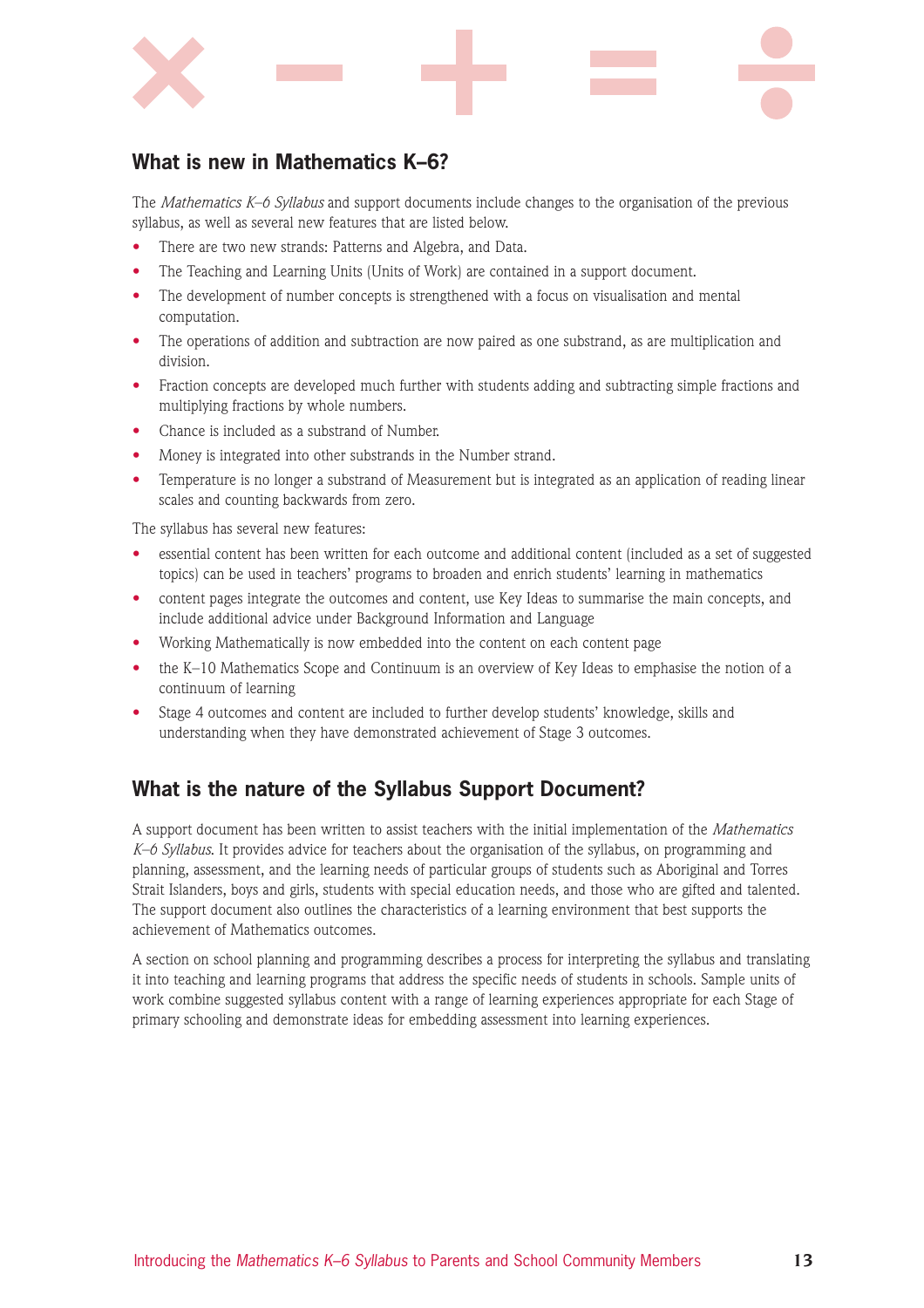# **PART 3 Assessment and Work Samples**

## **Assessment for learning**

Teachers of Mathematics will provide students with opportunities to demonstrate their learning in the context of everyday classroom activities, as well as planned assessment events.

Assessment for learning:

- is an essential and integrated part of teaching and learning
- reflects a belief that all students can improve
- involves setting learning goals with students
- helps students know and recognise the standards they are aiming for
- involves students in self-assessment and peer assessment
- provides feedback that helps students understand the next steps in learning
- involves teachers, students and parents reflecting on assessment data when planning the next steps in learning. Parents may also gauge their children's confidence and competence with Mathematics through discussions and observing their children doing mathematical tasks.

## **Work Samples**

Student work samples, which have been published in the Mathematics K–6 Support Document (March 2003), and on the CD ROM (June 2003), give teachers examples of work that students have produced when involved in learning experiences based on the outcomes and content of the syllabus.

Each work sample includes specific outcomes, a description of the learning experience and the indicators used to assist in assessing student achievement. A single work sample will not provide sufficient evidence of achievement of an outcome. Teachers will generally consider a number of samples and observations of student work in a variety of contexts when determining what students know and are able to do.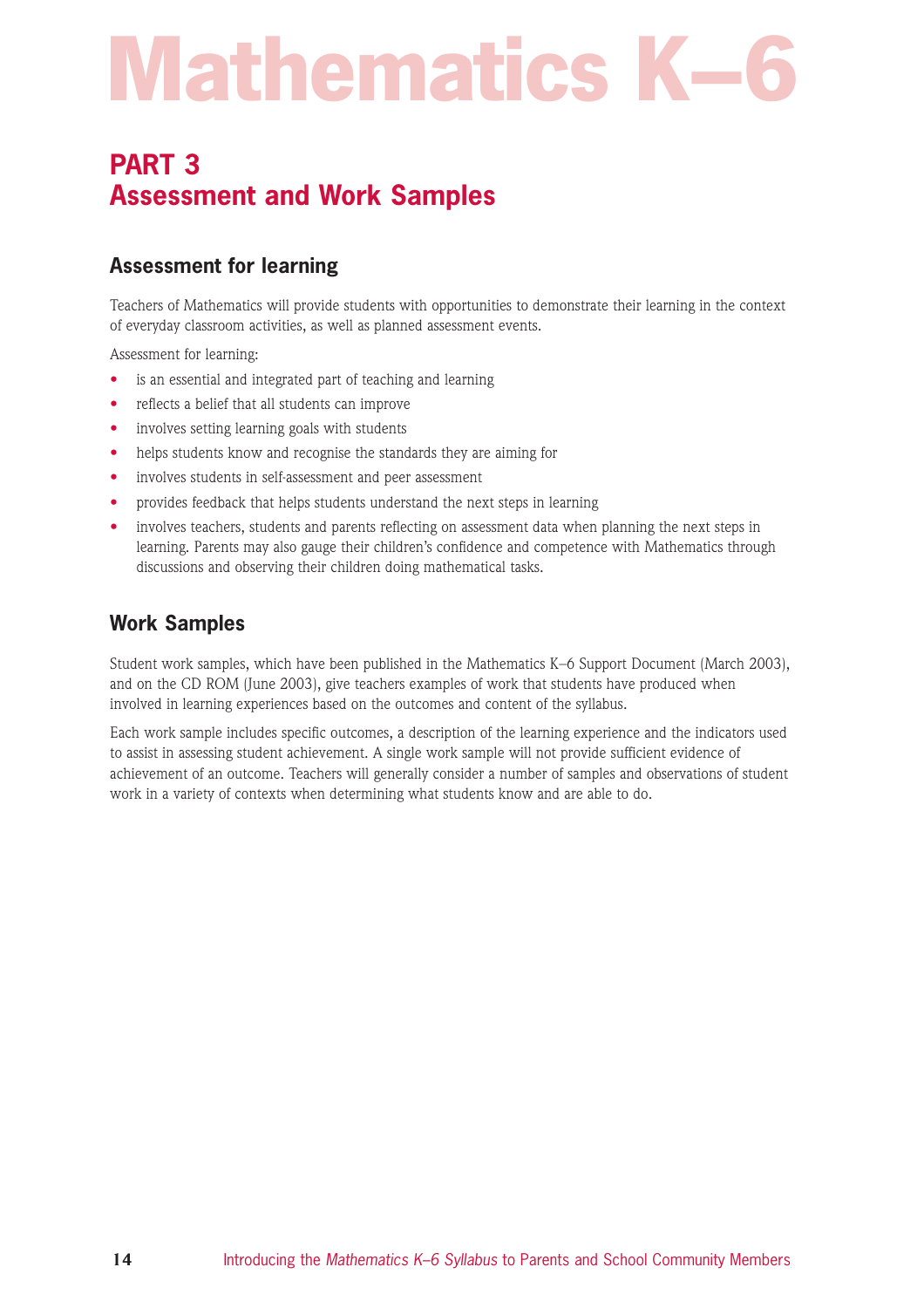



Parent Workshop Information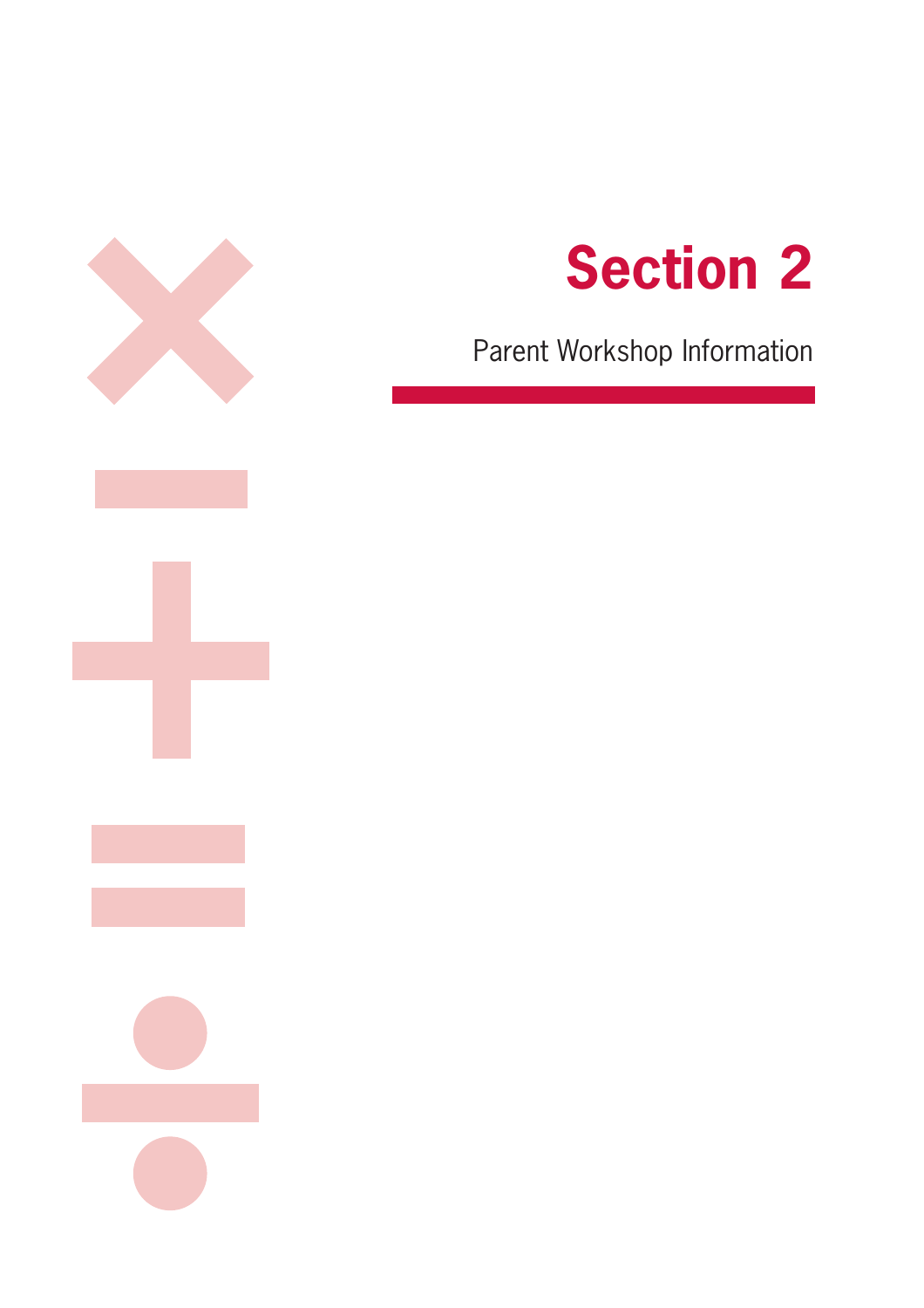# **Mathematics**

## **Ideas for Parent Meetings**

Informing parents/caregivers and the wider community about the nature and content of the *Mathematics K–6 Syllabus* is important for achieving support for and involvement in school programs. This section may need to be extended, adapted or modified in order to provide information that meets your community's needs and interests.

The following section contains information and material for conducting an introductory meeting for staff and parents. This includes:

- organisational details
- sample letters to send home to parents
- sample meeting agenda
- presenter's notes
- ideas for overhead transparencies.

## **Organising a meeting for parents**

- Select a meeting coordinator or committee to organise the meeting. Any committee should include representatives from the school staff as well as parent and community organisations.
- Send an invitation letter to parents and community members (see sample on p 17). Translations of the invitation letter should be considered if there is an identified community need.
- Arrange support for the meeting. The principal, school counsellor and teachers may be asked to play a role at the meeting. Where there is a significant NESB parent group, consideration could be given to the provision of interpreters.
- Decide on the meeting format and procedures (see suggested agenda on p 18).
- Ensure that arrangements are made for
	- the needs of those parents from non-English speaking backgrounds
	- child-care
	- refreshments
	- any materials to be distributed at the meeting
	- the display of resources.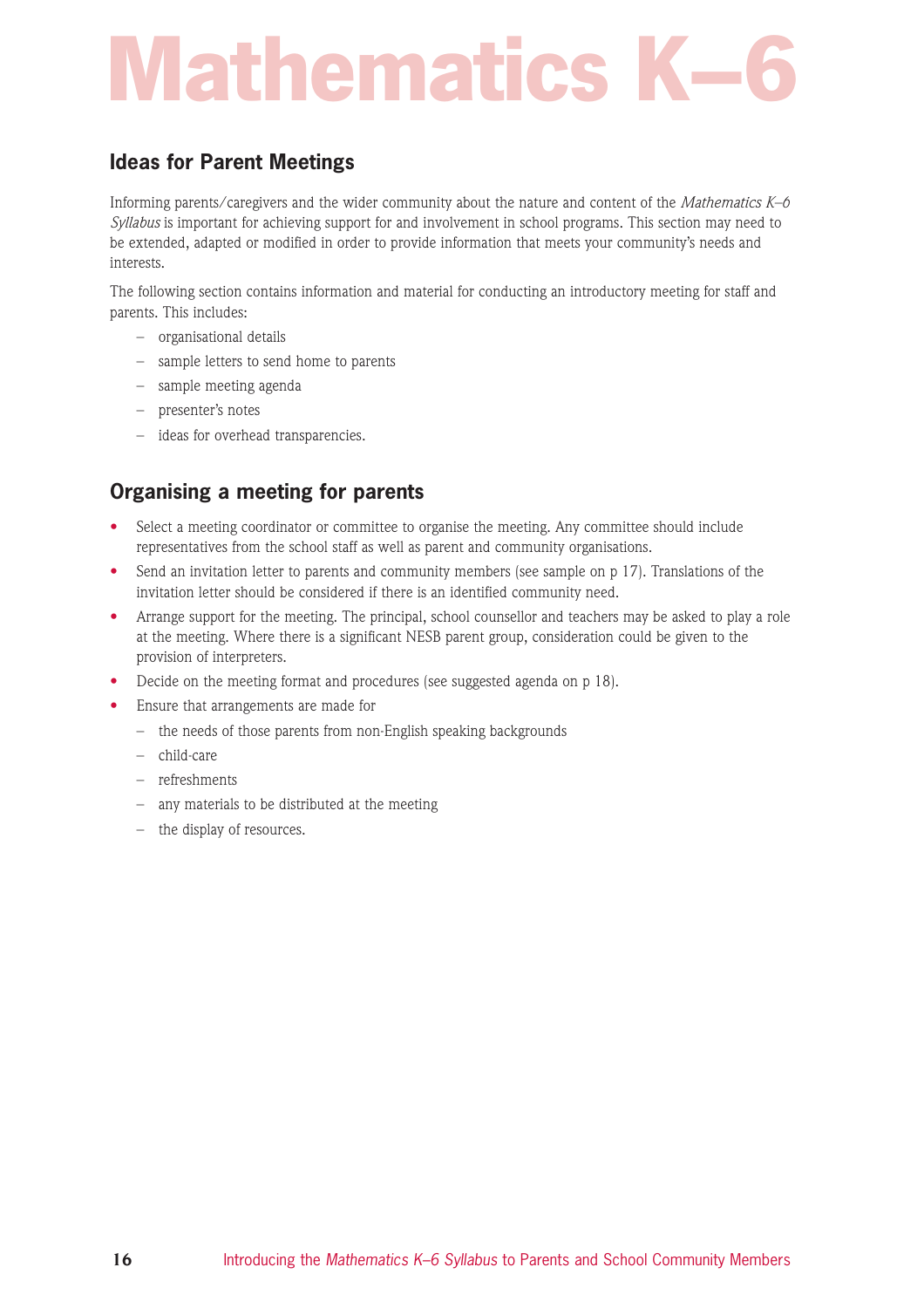

## **Sample letter for parent/community information meeting**

Dear Parent/Caregiver

The Board of Studies NSW has released a new *Mathematics K–6 Syllabus* for use in primary schools in NSW.

A meeting will be held to inform parents about the content of the new Syllabus, the school's program and policies, teaching strategies and approaches for learning Mathematics, and how parents can support their child's learning of Mathematics.

This is an opportunity for parents to find out more information and ask any questions they may have about the Syllabus and how our school will implement it.

You are invited to attend an information evening to be held

on . . . . . . . . . . . . . . . . . . . . . . at . . . . . . . . . . . . . . . . . . . . . . . . . . . . . . . . . . . . . . . . . . . . . . . . . . . . . .

The meeting will commence at . . . . . . . . . . . . . . . . . . . . . . . . . . . . . . . . . . . . . . . . . . . . . . . . . . . . . . . . .

After the meeting refreshments will be available. We look forward to seeing you and sharing information. If you feel that you will need interpreter assistance at the meeting please indicate the language required on the return slip.

Yours sincerely

Principal

Please return this section to your child's teacher.

I will be attending the Mathematics meeting.

 $\Box$  YES  $\Box$  NO

If you will require interpreter assistance please indicate language required.

Name . . . . . . . . . . . . . . . . . . . . . . . . . . . . . . . . Child's Class . . . . . . . . . . . . . . . . . . . . . . . . . . . . . . . . .

Signature . . . . . . . . . . . . . . . . . . . . . . . . . . . . .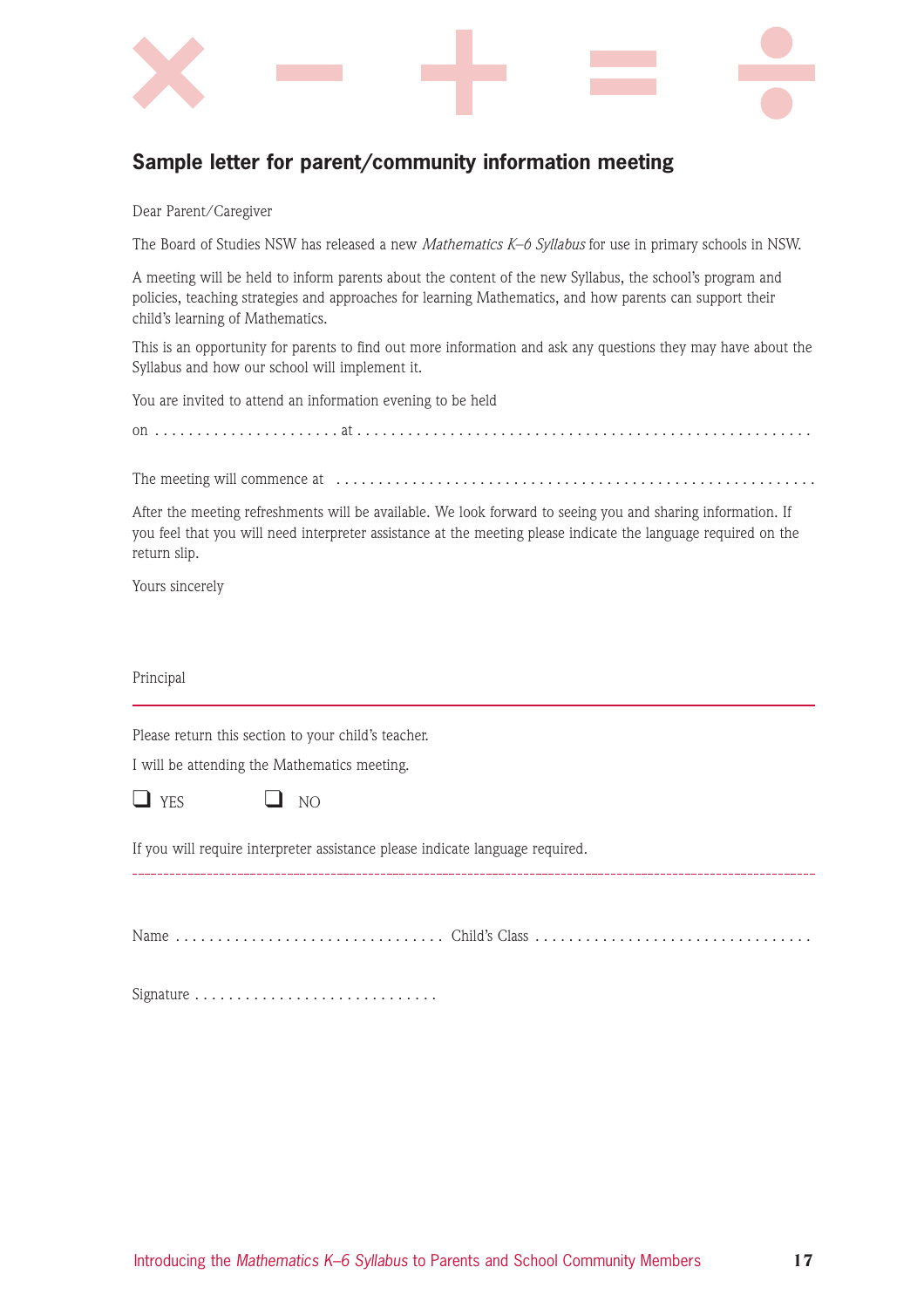## **Sample meeting agenda**

- 1 Welcome
- 2 What is Mathematics K–6?
- 3 Syllabus and Support Documents *Mathematics K–6 Syllabus*, Teacher Support Document (March 2003) and Parent Support Document (November 2002)
- 4 What will your child learn in Mathematics K–6?
- 5 The Mathematics program and school policies
- 6 Teaching strategies and approaches for learning Mathematics
- 7 Parent/caregiver and community participation
- 8 How can parents/caregivers support their child's learning of Mathematics?
- 9 Conclusion

### **Refreshments**

**Display of Resources**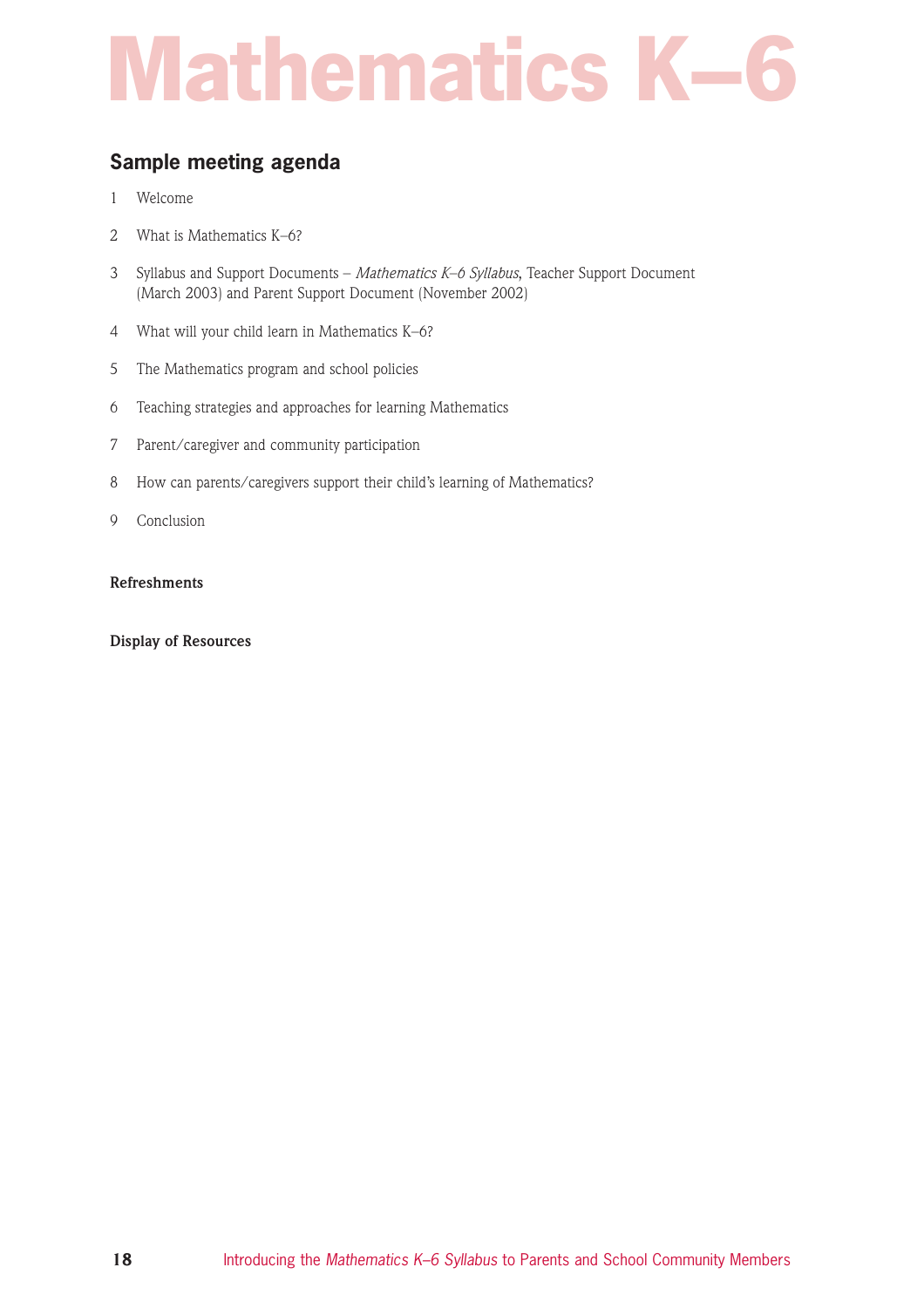

## **Presenter's notes**

## **1 Welcome**

- Introduce yourself and other key people at the meeting.
- State that the purpose of the presentation is to introduce the new *Mathematics K–6 Syllabus*.
- Ask parents what they expect to know about Mathematics K–6 by the end of this meeting.
- List parents' expectations for the meeting on butchers' paper or a whiteboard.
- Outline the sequence of the meeting, including the expected outcomes for the evening.

## **2 What is Mathematics K–6?**

Distribute *Parent Brochure* to address the question.

Consider each of the following questions:

- What is Mathematics K–6? (Use OHT 1)
- What is its aim? (Use OHT 2)
- Why is mathematics important? (Use OHT 3)
- What do the students learn about and learn to do in mathematics? (Use OHTs 4 and 5)

## **3 Syllabus and Support Documents**

Show participants a copy of the:

- *Mathematics K–6 Syllabus*
- Teacher Support Document (March 2003)
- Parent Support Document (November 2002).

Explain that the *Mathematics K–6 Syllabus* and Teacher Support Document are each used by teachers for programming and planning. The Parent Support Document has been produced for those parents who wish to read about Mathematics K–6.

## **4 What will your child learn in Mathematics K–6?**

Refer to the *Parent Brochure* outline of the one process and five content strands (Use OHT 6).

Students develop particular knowledge, skills and understanding in each strand (Use OHT 7) and they develop values and attitudes (Use OHT 8).

At this stage, specific information could be given about each of the Strands with activities that parents could use at home with their children.

## **5 The Mathematics program and school policies**

Each teacher is responsible for planning and programming learning experiences to meet the needs of students in the class. Schools typically begin the planning process with a scope and sequence chart that maps the syllabus outcomes and content for each Stage into the terms of the school year. This is only a guide as teachers may need to review the content for earlier outcomes before beginning new work.

Show a sample of one teacher's program and the school's scope and sequence chart to demonstrate how planning and programming occurs.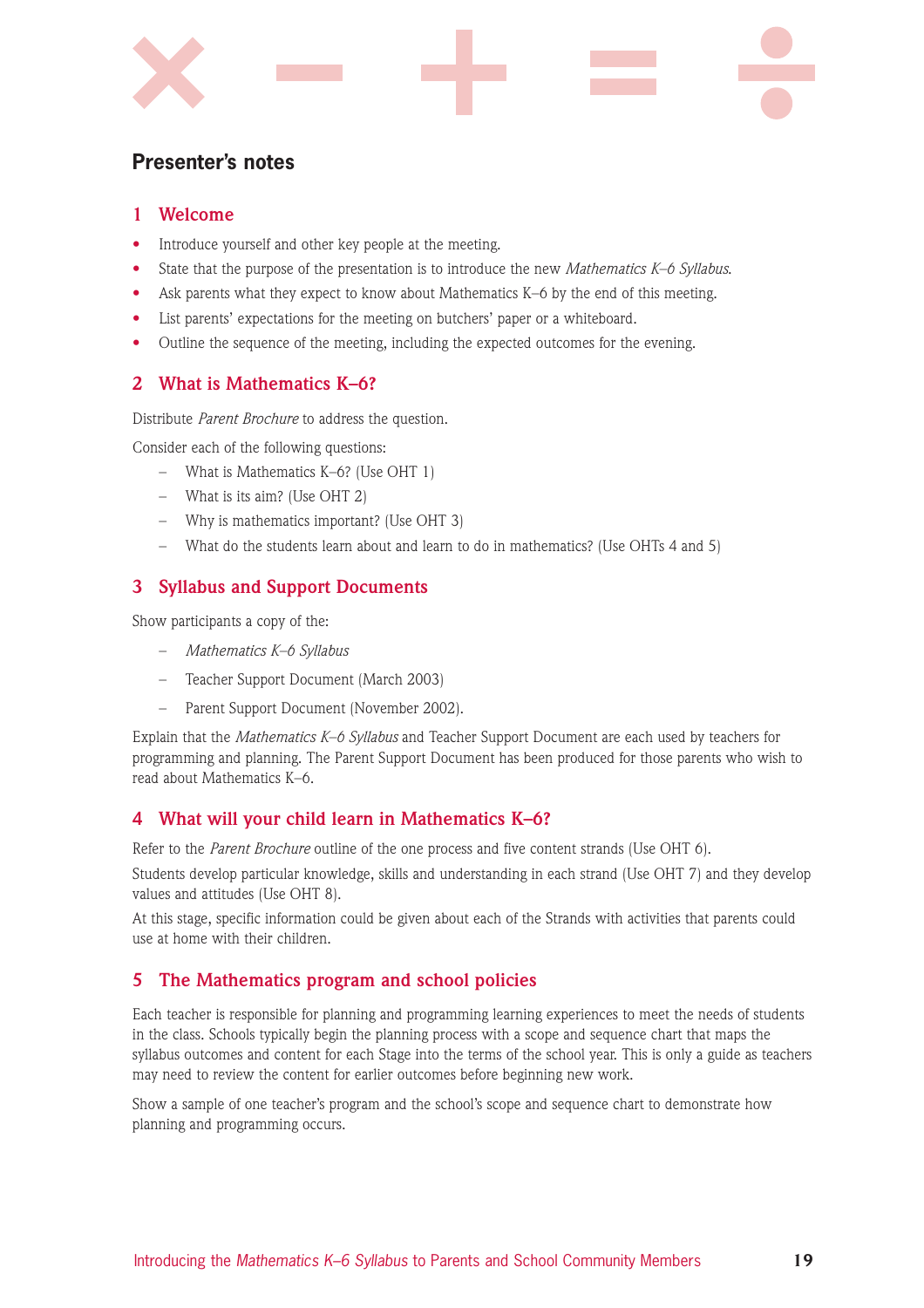# **Mathematics**

## **6 Teaching strategies and approaches for learning Mathematics**

Students learn mathematics well when they work in groups and share ideas and suggestions. Students clarify their thinking and strengthen their understanding when they put their thoughts into words. Students learn mathematics well when they manipulate mathematical material.

Activities to demonstrate the use of group work and concrete materials could be demonstrated to parents; or they could participate in the activity.

Discuss what is new in this syllabus (Use OHT 9). Mention needs to be made of the strengthening of the Number strand, the focus on mental computation and visualisation, the delay of formal written algorithms, the increased development of fractions, and the inclusion of Working Mathematically in programs for all strands.

## **7 Parent/caregiver and community participation**

Suggested strategies for promoting parent and community participation:

- create a committee of interested teachers, parents/caregivers and community members
- consider Mathematics and the wider school program
- use written and social communication between the school, parents/caregivers and the school community network. Interaction in parents' first language is an important consideration
- publicise school events
- invite parents/caregivers to experience classroom activities at parent information evenings
- involve parents/caregivers in classroom activities
- encourage parents to ask questions or raise any concerns with the classroom teacher or the principal.

## **8 How can parents/caregivers support their child's learning of Mathematics?**

#### Refer to the *Parent Brochure* (Use OHT 10).

Introduce a discussion based on each point. Reinforce the idea that parents' values, attitudes and expectations have an enormous influence on the way in which students grow as individuals and as members of society. Because of this, parent participation in Mathematics is especially important. A close partnership between parent, teacher and child will help the school develop an effective program and will help students develop knowledge, skills, and understanding, as well as appropriate values and attitudes.

## **9 Conclusion**

Provide an opportunity for additional questions and discussion. For any concerns that need further clarification, parents may be referred to their child's class teacher or appropriate school support staff.

For more general information direct parents to the Board of Studies website (www.boardofstudies.nsw.edu.au) which contains the documents and general information about resources.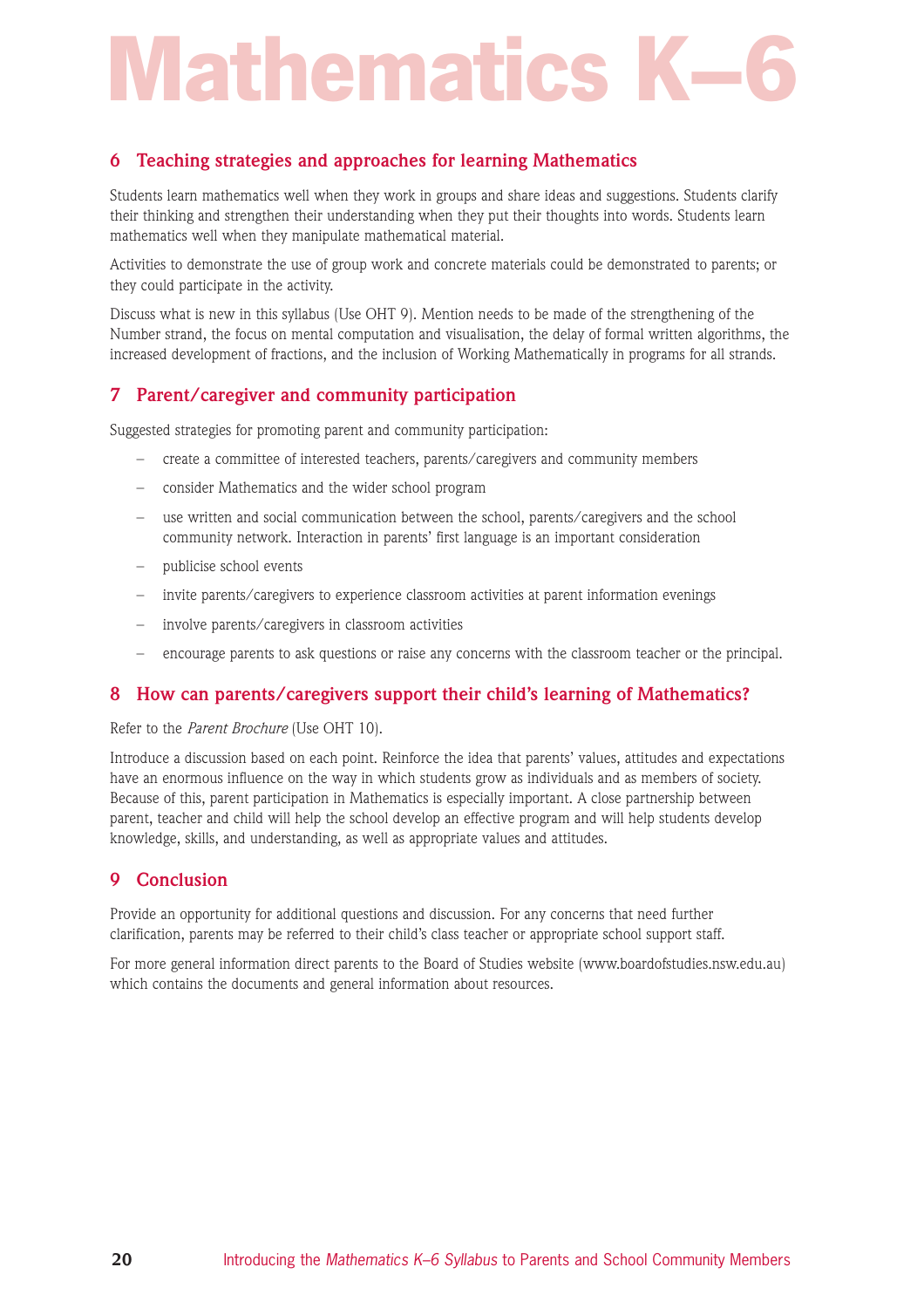

## **Activities for Parent Meetings**

## **Early Stage 1 Activities Strand: Measurement Substrand: Area**

### **Handprint Detective**

Preparation: You will need to trace or print a handprint for each group of 4 parents. They do not need to be the same size.

The facilitator presents the following scenario:

'This morning I found a handprint in the classroom. I have made copies of the handprint so that we can find who it belongs to.'

Possible questions include:

– can you work out if your hand is bigger, smaller or about the same area as the handprint?

Parents superimpose their hand onto the handprint.

Parents explain how they checked if their hand was a match, and if not, whether their hand is bigger or smaller than the handprint.

# **Rows of Teddy Bears**

### **Strand: Number Substrand: Multiplication and Division**

Preparation: You will need enough teddy bear counters, or similar, for the group.

Parents are given 12 small plastic teddy bears or other small objects.

Possible questions include:

- can you arrange the teddy bears into equal rows?
- how many different ways can you arrange the teddy bears into equal rows?

Parents record and share their solutions.

This activity could be repeated with a smaller or a larger collection of objects.

# **Number Lines**

### **Strand: Number Substrand: Whole Numbers**

Preparation: You will need enough small squares of paper, for the group.

Parents each write a number in a given range (eg 10 to 20) on a small square of paper. The facilitator selects a parent randomly to peg their number on a string hung across the room, or on the chalkboard or whiteboard. Parents discuss the placement of the numbers.

A second parent is selected to peg their number on the string considering its placement in relation to the first number.

This is repeated for all parents, discussing where each number should go, before placement.





- what number comes immediately before/after 17?
- what numbers go between 14 and 17?
- where do you think 11 will go?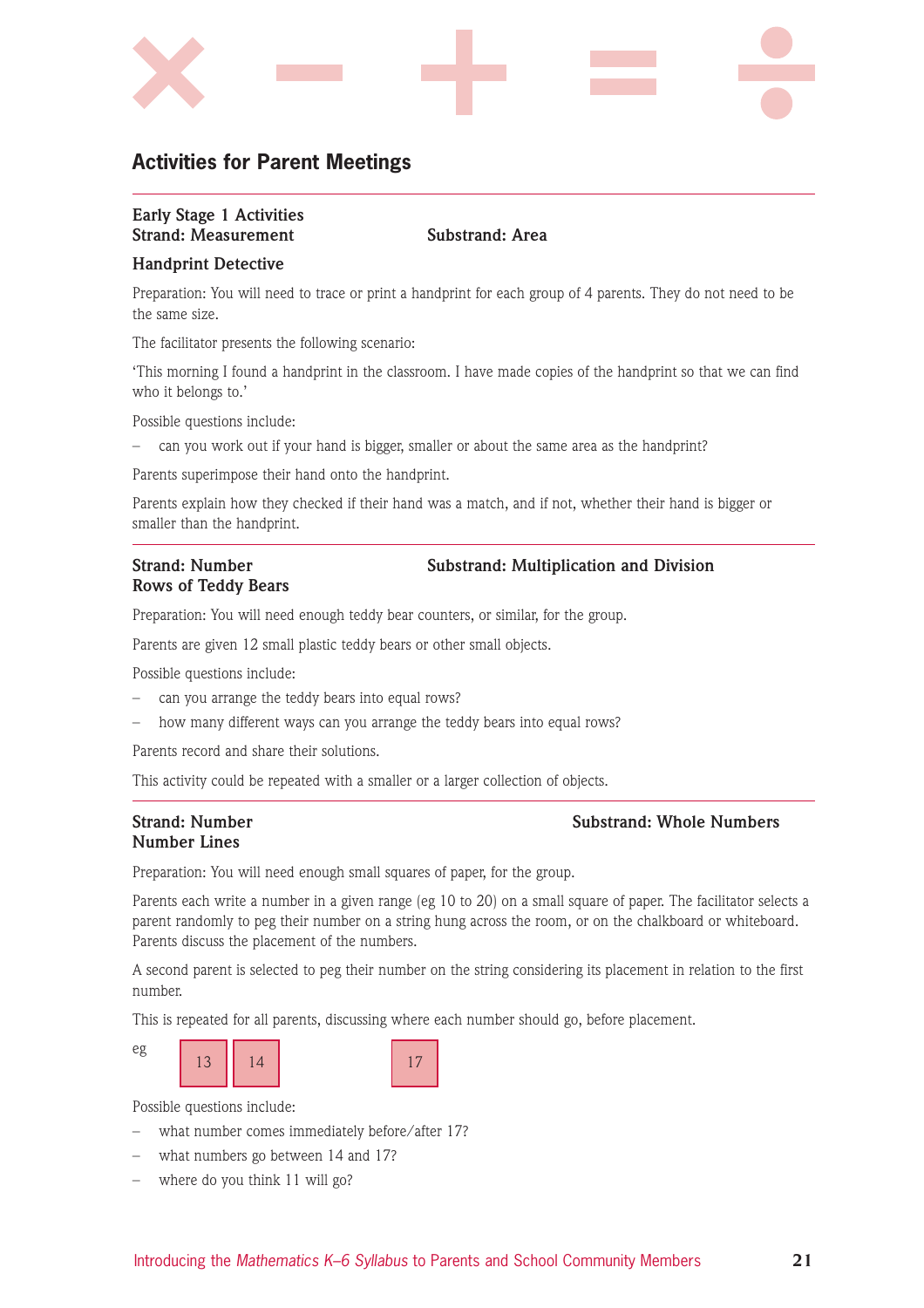# **Mathematic**

# **Stage 1 Activities**

## **Strand: Space and Geometry Substrand: Two-dimensional Space**

## **Tiling the Bathroom Floor**

Preparation: You will need pattern blocks or similar material, paper and pencils.

In small groups, parents select a shape (eg square, circle, triangle, hexagon, rhombus, trapezium) to investigate whether it tessellates.

Parents draw a floor plan for their bathroom and then trace around the shape and slide it to a new position, attempting to cover the surface without leaving gaps.

Parents share their drawings. They group the shapes according to those that tessellate and those that do not.

## **Strand: Patterns and Algebra Substrand: Patterns and Algebra Calculator Count**

Preparation: You will need one calculator for every two parents, paper and pencils.

In pairs, parents are given a calculator and are shown how to make it count by repeatedly adding the same number.

For example, on some calculators parents enter



Parents read the numbers displayed on the screen and record on an empty number line.



Possible questions include:

- what pattern do you see on the number line?
- how many numbers did you land on? How many numbers did you jump over?
- what would happen if you made your calculator count by fours?

# **Working Mathematically**

### **Strands: Number Substrand: Addition and Subtraction**

#### **Dice Game**

Preparation: You will need one pair of large dice.

The parents are seated in a circle so they can all see the dice as the facilitator rolls them. The facilitator chooses a parent to be 'in'. This parent stands behind another parent and works their way around the outside of the circle in this way. The facilitator rolls the dice and the parent who is 'in' and the person they are standing behind have to call out the answer. You may decide beforehand whether to practise adding or subtracting. The faster parent is then 'in', and moves behind the next person in the circle. The other parent takes their place in the circle. The parent who gets 5 answers correct in a row then becomes the 'roller'.

- what strategy did you use to find your answer?
- is there a faster way to work out the answer?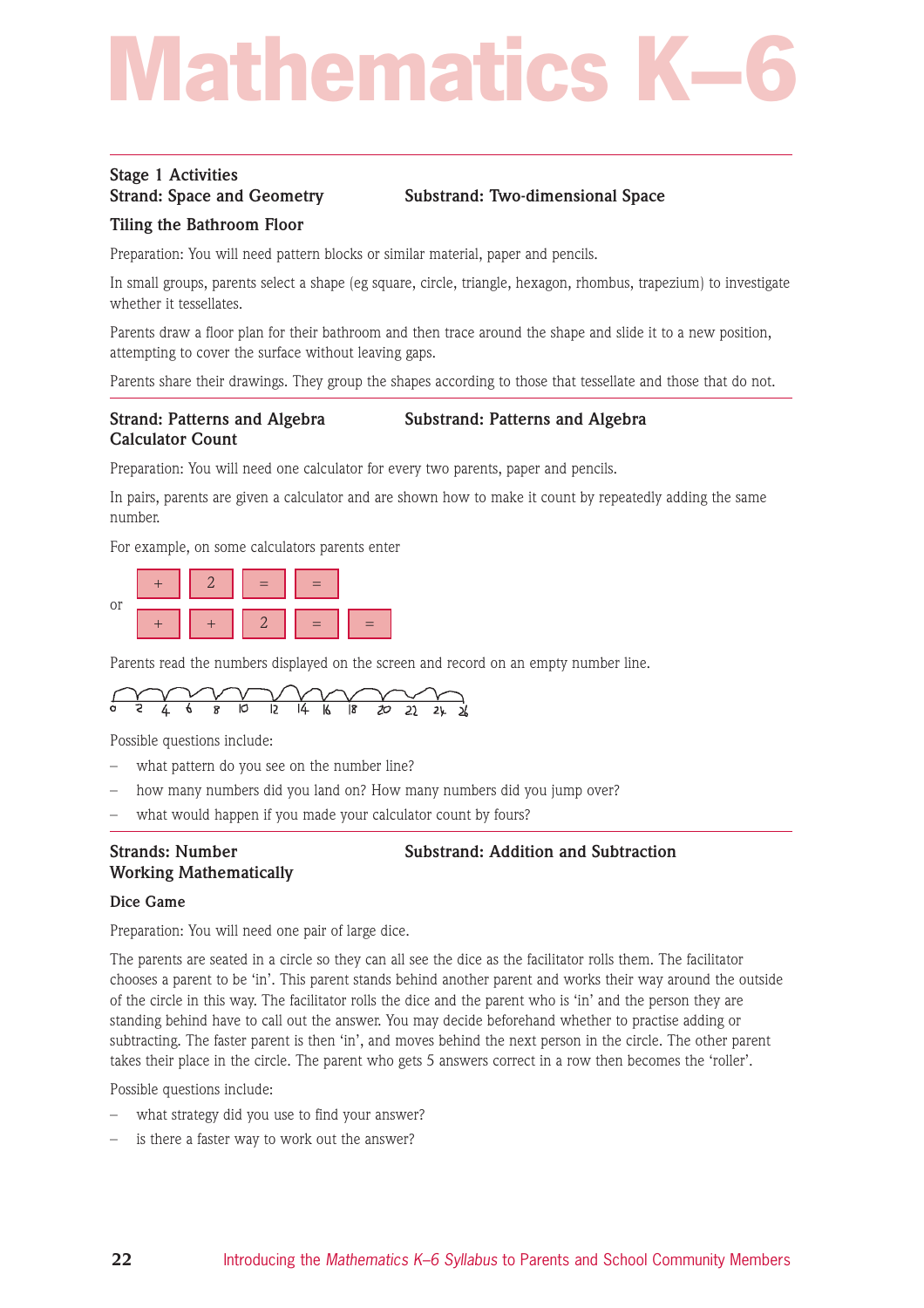# **Stage 2 Activities**

## **Strand: Number Substrand: Whole Numbers**

### **Wipe-Out**

Preparation: You will need one calculator for every two parents, Base 10 material

Parents are asked to enter a four-digit number into the calculator eg 2657.

The facilitator then asks the student to 'wipe out' one digit ie change it to a zero.

In the example, 'wiping out the 5' would require a parent to change the number to 2607 and the operation required would be subtraction of 50. Parents could demonstrate the procedure using Base 10 material.

Possible questions include:

- what did we learn?
- what would we do?
- what information does this convey about student learning?

## **Strand: Space and Geometry Substrand: Position Directions from A and B**

Preparation: You will need grid paper marked with coordinates, pencils, compass (optional).

Parents are asked to draw a map of the room or playground using grid paper marked with coordinates. They are asked to include an arrow on their map to indicate North.

Parents choose two room or playground features and label them A and B.

Parents determine the set of coordinates for A and B and use directional language to describe the location of other room/playground features in relation to A or B.

Parents identify and explain different ways of getting from A to B.

In groups, they brainstorm the positional language required to complete the activity.

### **Strand: Measurement Substrand: Area 'What could it be?'**

Preparation: You will need grid paper marked with coordinates, pencils.

The facilitator poses the question 'I have measured a surface in this room and found that it has an area of 12 square centimetres. What could it be?'

The facilitator provides parents with a square centimetre grid overlay. Parents then use the grid overlay to identify items that match the facilitator's description. Parents, in pairs, compare and record the different-shaped items that have an area of 12 square centimetres.

- how many items did you find that have an area of 8 square centimetres?
- was the area of some items easier to measure than others? Why?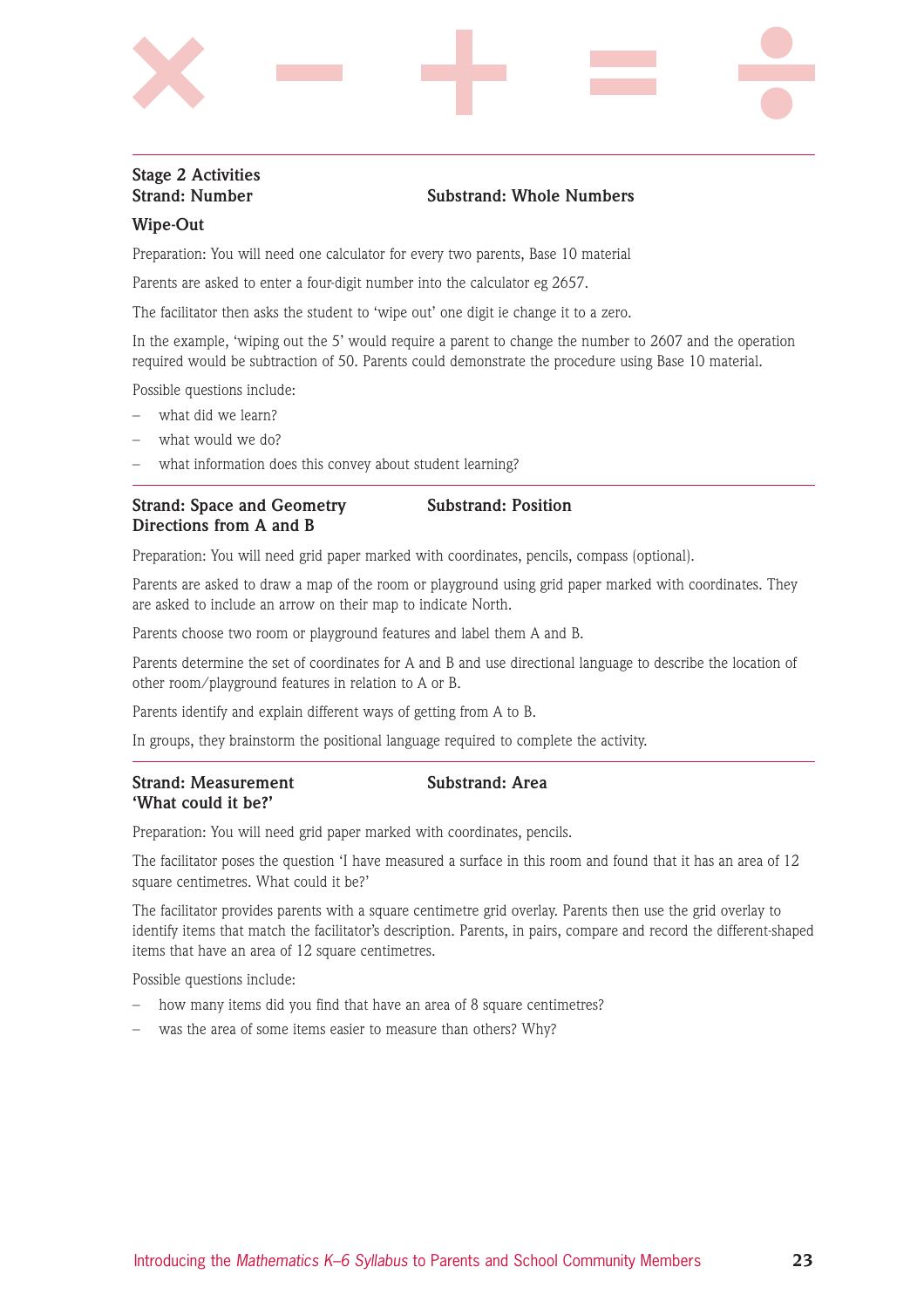# **Mathematic**

# **Stage 3 Activities**

## **Strand: Space and Geometry Substrand: Three-dimensional Space**

## **Views of Models**

Preparation: You will need a  $4 \times 4$  grid marked on paper, interlocking cubes

Parents are given a side view and a front view of a model made with cubes.



They make a model that conforms to those views on a  $4 \times 4$  grid.

Possible questions include:

- what is the most/least number of cubes you can use to make the model?
- have you made the only possible model? How do you know?

# **Bulls-eye on the calculator**

**Strand: Number Substrand: Fractions and Decimals** 

Preparation: You will need one calculator for every two parents.

In pairs, parents are given a number less than 100. They take turns estimating what number to multiply this number by to get an answer between 100 and 101. They test their estimation on the calculator.

eg Parents are given the number 24.

| Player 1 estimates 3.8.                                              | Test: $24 \times 3.8 = 91.2$                               |  |  |  |  |  |  |  |
|----------------------------------------------------------------------|------------------------------------------------------------|--|--|--|--|--|--|--|
| Player 2 estimates 4.35.                                             | Test: $24 \times 4.35 = 104.4$                             |  |  |  |  |  |  |  |
| Player 1 estimates 4.1.                                              | Test: $24 \times 4.1 = 98.4$                               |  |  |  |  |  |  |  |
| Player 2 estimates 4.2.                                              | Test: $24 \times 4.2 = 100.8$ . This player is the winner. |  |  |  |  |  |  |  |
| Parents could repeat the activity using other numbers less than 100. |                                                            |  |  |  |  |  |  |  |

Possible questions include:

- what strategies did you use?
- what did you need to know to do this activity successfully?

## **Strand: Number Substrand: Multiplication and Division Comparing Mental and Written Strategies**

Preparation: You will need paper and pencils.

Parents estimate and multiply three- and four-digit numbers by one-digit numbers to compare mental or written strategies when solving problems.

For example, 'There are 334 students in a school. If each student watches 3 hours of television per day, how many hours of television is this altogether?'

Parents share their strategies and determine which is the most efficient.

- how did your estimation help?
- can you describe your strategy?
- is your strategy efficient? Why?
- did your answer make sense in the original situation?
- how can you check whether your answer is correct?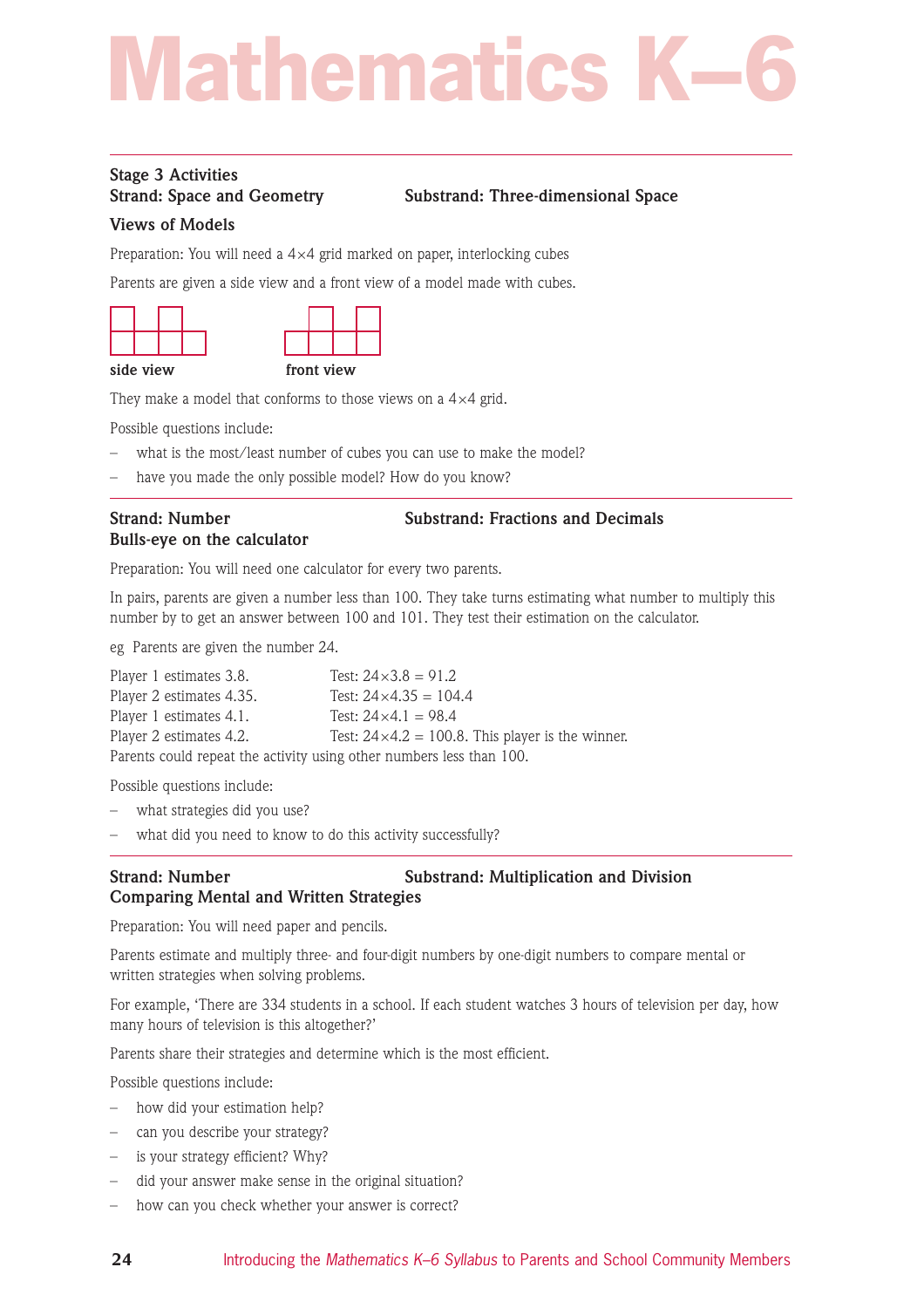

Overhead Transparencies and Handouts

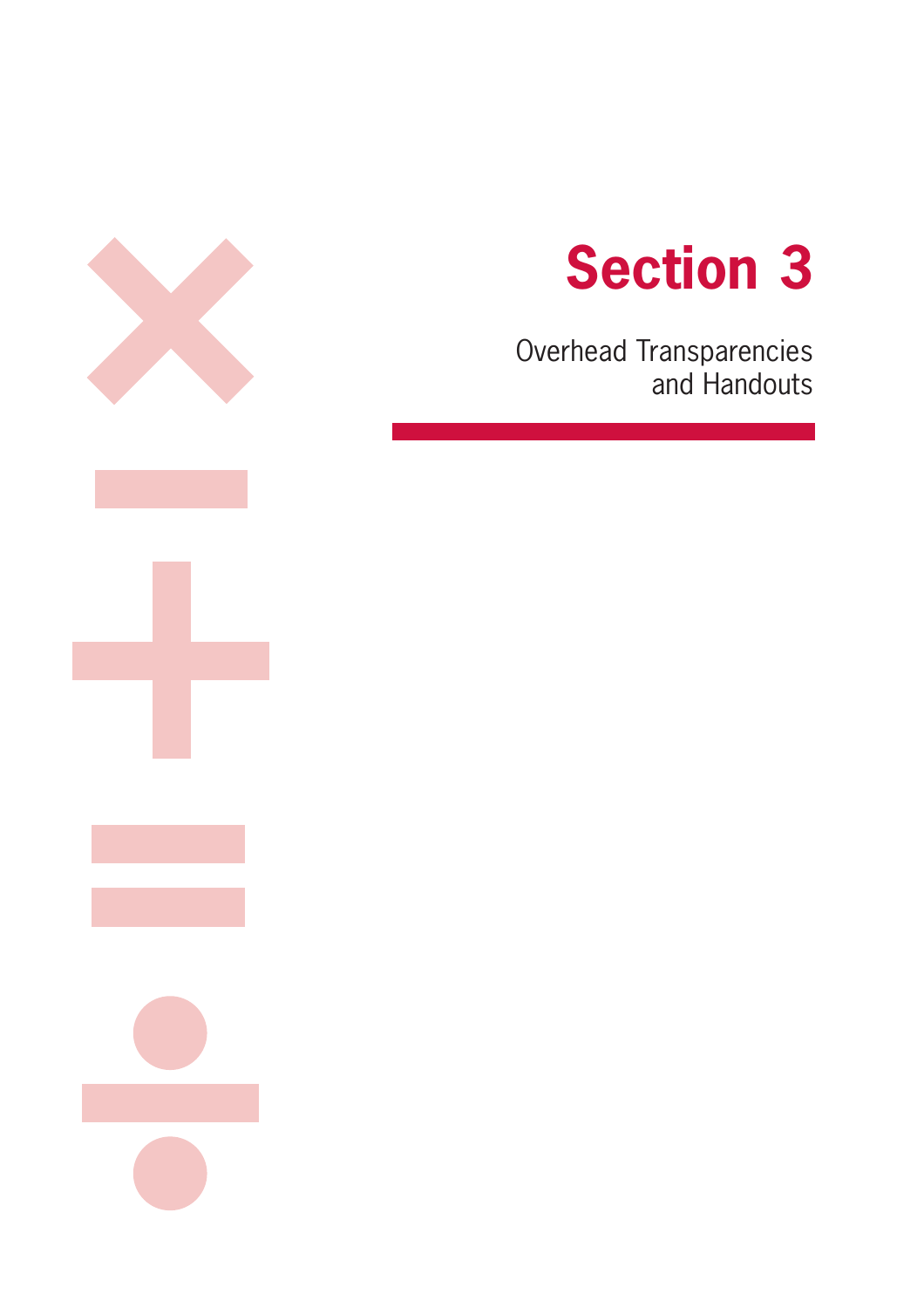## **What is Mathematics K–6?**

**Mathematics K–6:**

- **• is one of the six Key Learning Areas in primary school**
- **• builds upon the considerable mathematical learning that students acquire before entering school**
- **• provides the foundation for further study in mathematics**
- **• develops mathematical concepts from Early Stage 1 to Stage 4**
- **• promotes self-motivated learners through inquiry and active participation**
- **• prepares students to be problem solvers and effective users of mathematics**
- **• helps students to make informed decisions, interpret and apply mathematics, and critically evaluate ideas and arguments that involve mathematical concepts.**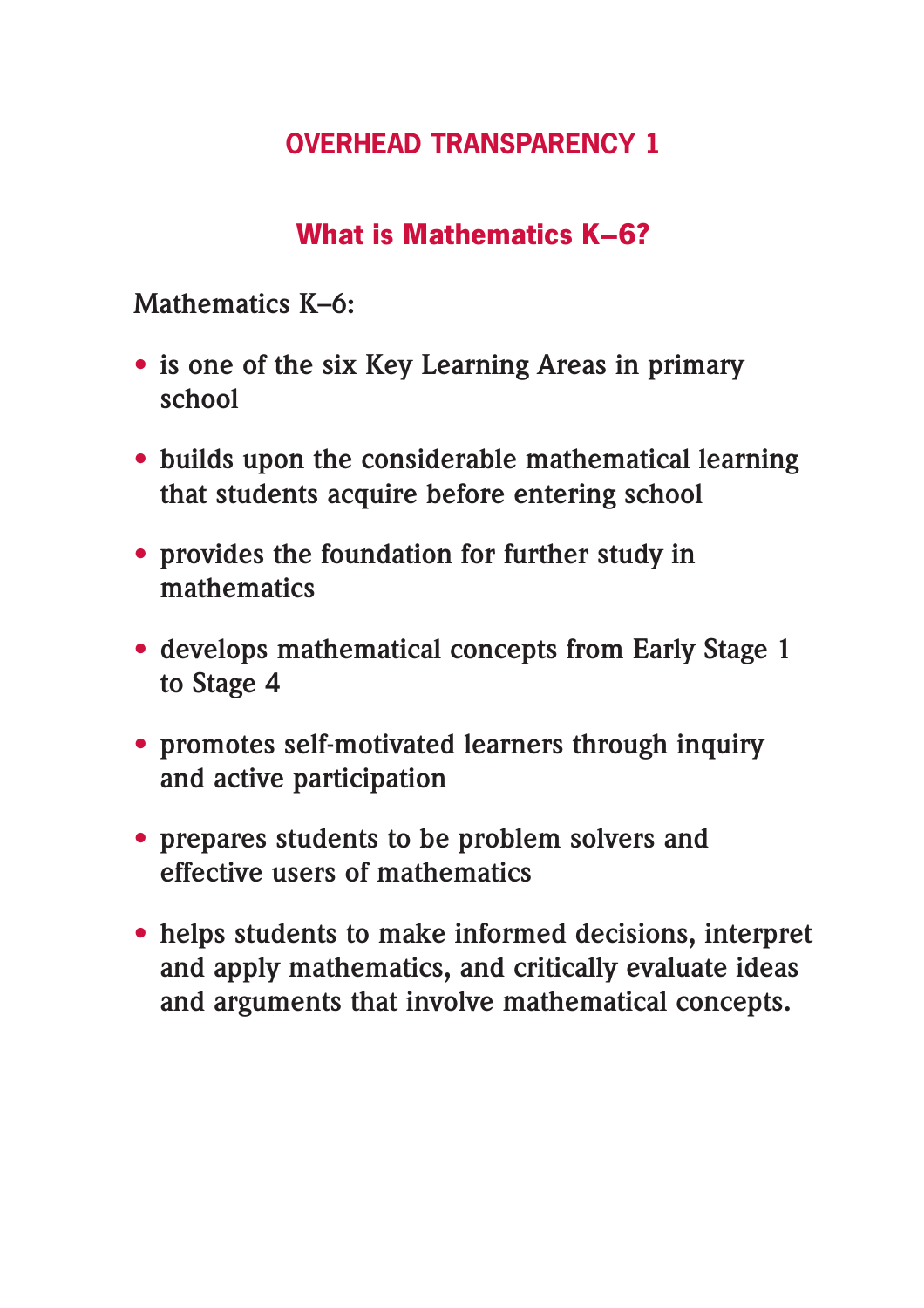## **What is the aim of Mathematics K–6?**

**The aim of Mathematics K–6 (and Mathematics Years 7–10) is to develop students' mathematical thinking, understanding, competence and confidence in the application of mathematics, their creativity, enjoyment and appreciation of the subject, and their engagement in lifelong learning.**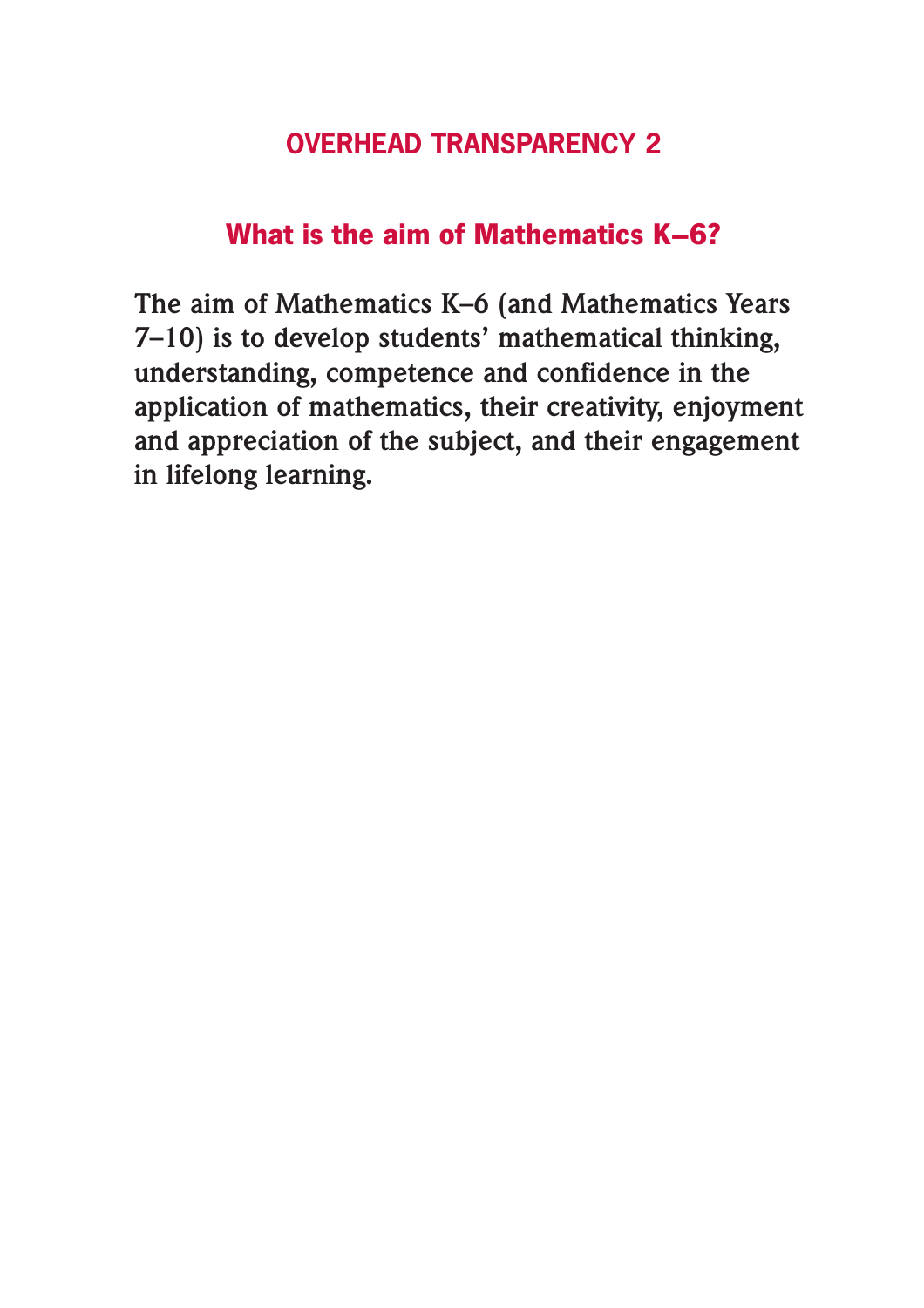## **Why is Mathematics important?**

**Mathematics is important because it:**

- **• is a powerful tool for solving problems within and beyond mathematics**
- **• is a significant part of the cultural heritage of many diverse societies**
- **• provides students with a powerful, precise and concise means of communication**
- **• supports concurrent learning in other key learning areas**
- **• builds a sound foundation for further mathematics education.**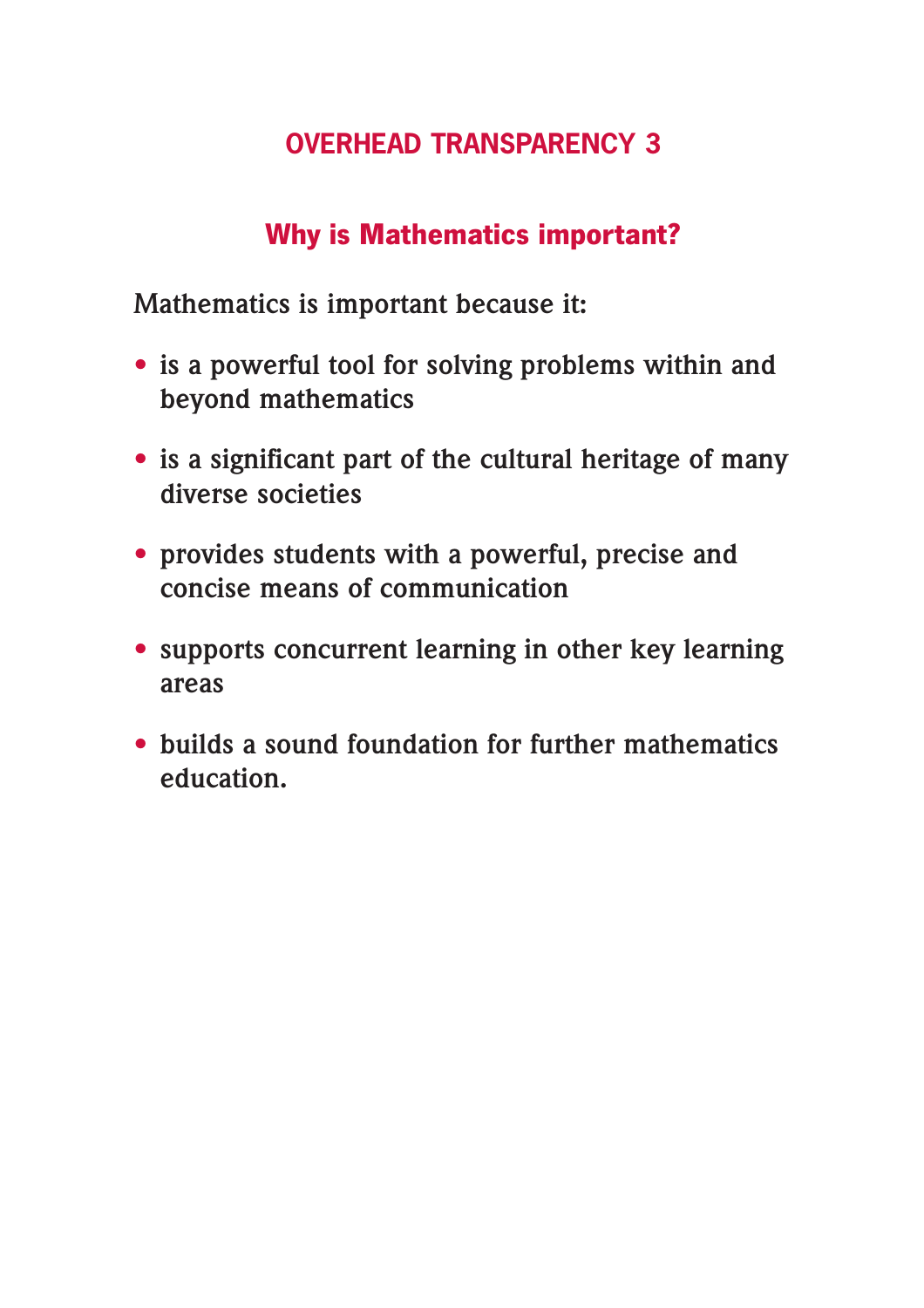## **What do students learn about?**

**Students learn about:**

- **• selecting and applying appropriate mental, written or calculator strategies to solve problems involving addition, subtraction, multiplication and division**
- **• estimating and refining estimates in a variety of situations**
- **• modelling, comparing and representing fractions and decimals**
- **• describing and applying number patterns and relationships between numbers**
- **• analysing data and drawing and interpreting graphs**
- **• selecting and using appropriate units and devices to measure**
- **• manipulating, describing and classifying twodimensional shapes and three-dimensional objects**
- **• interpreting and communicating information presented in numerical, geometrical, graphical, statistical and algebraic forms.**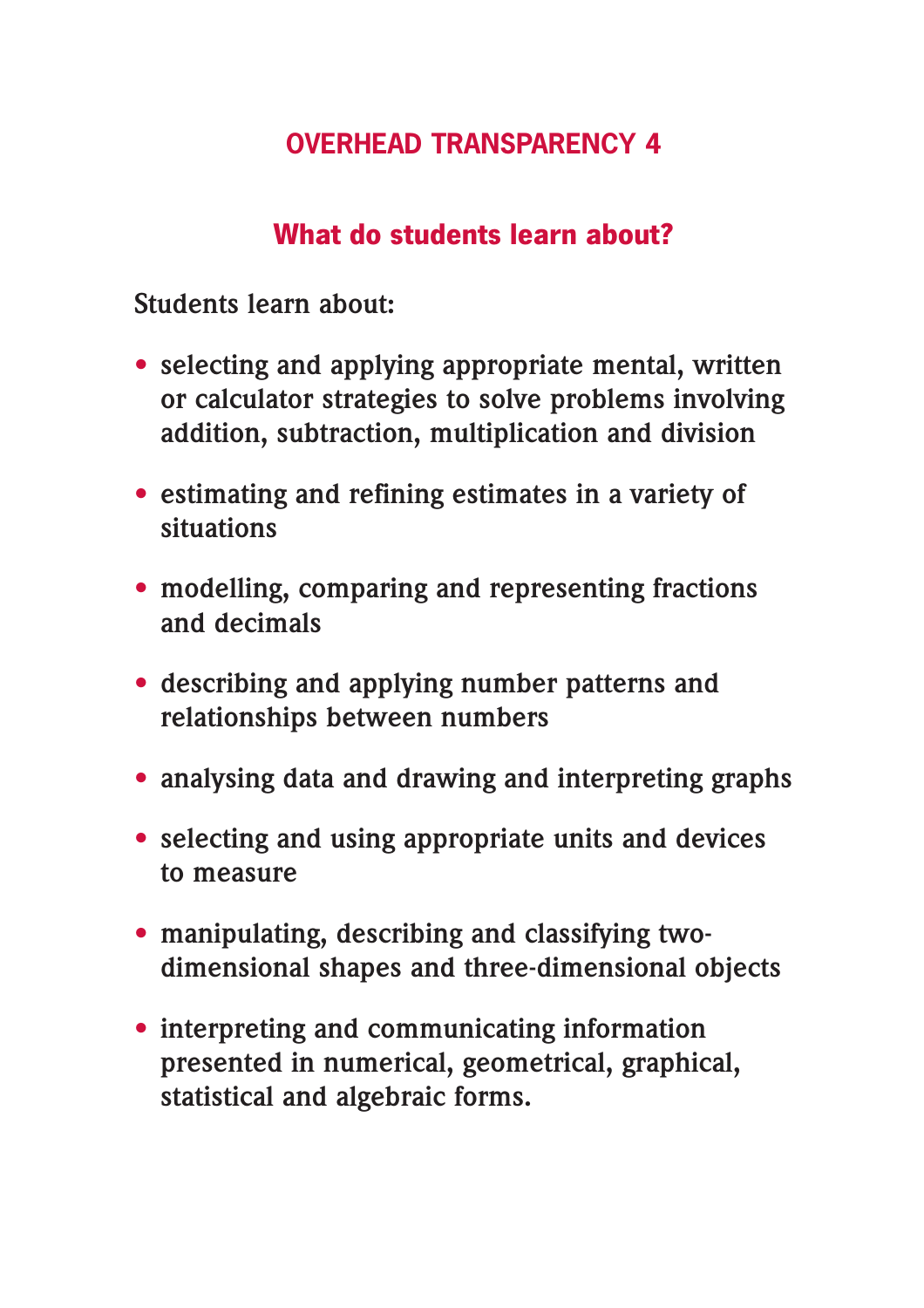## **What do students learn to do?**

**Students learn to:**

- **• develop a positive self-concept as learners of mathematics**
- **• appreciate the usefulness of mathematics in everyday contexts**
- **• become self-motivated learners through inquiry and active participation in challenging and engaging experiences**
- **• develop perseverance in undertaking mathematical challenges**
- **• make informed decisions**
- **• ask questions about mathematics and the uses of mathematics in their world**
- **• describe and explain mathematical ideas and procedures**
- **• interpret and apply mathematics in a variety of contexts**
- **• use an appropriate technological tool to investigate and solve problems, and retrieve and represent information**
- **• critically evaluate ideas and arguments that involve mathematical concepts or that are presented in a mathematical form**
- **• reflect on experiences and make connections with existing knowledge, skills and understanding.**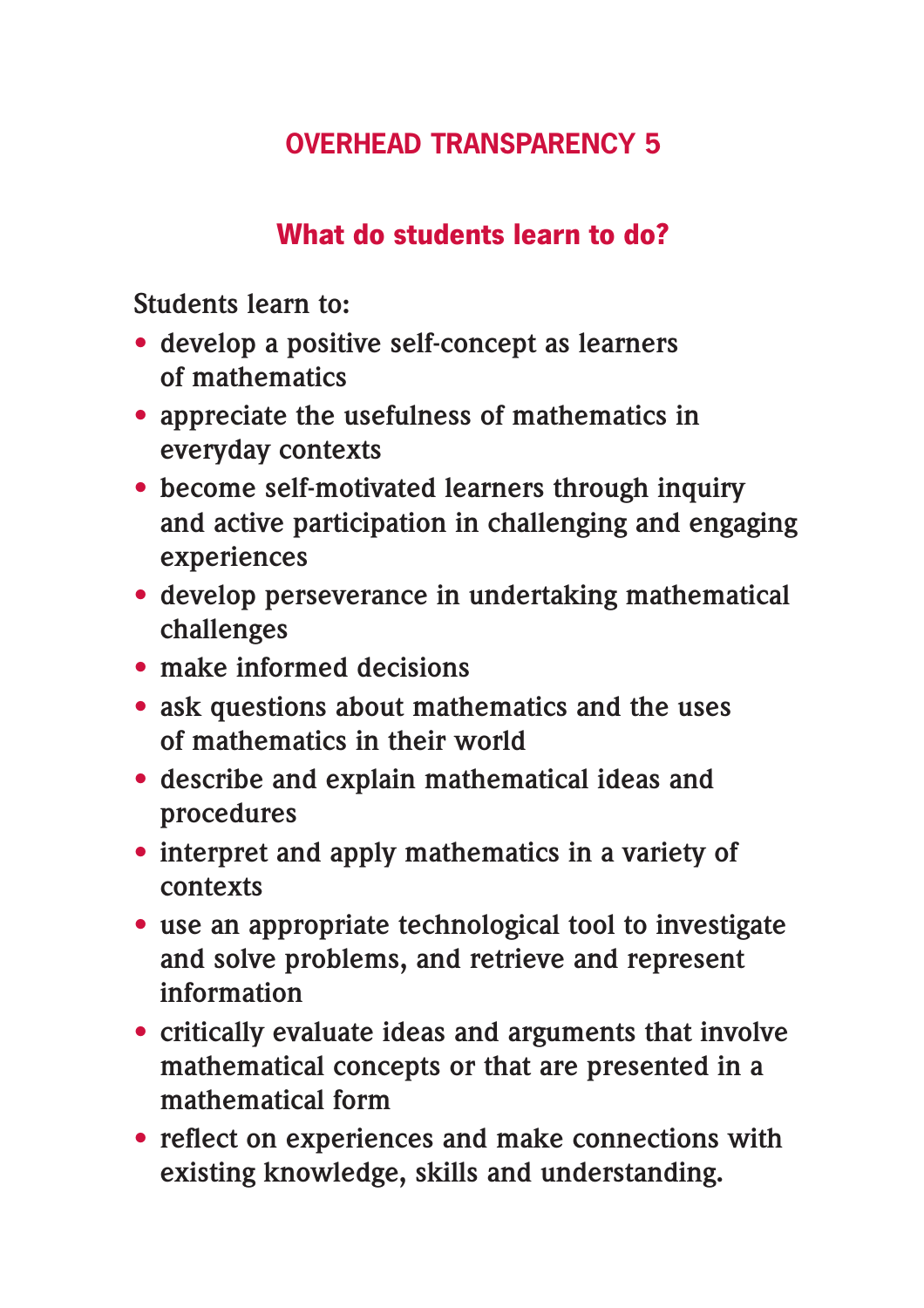## **Content: Strands and Substrands**

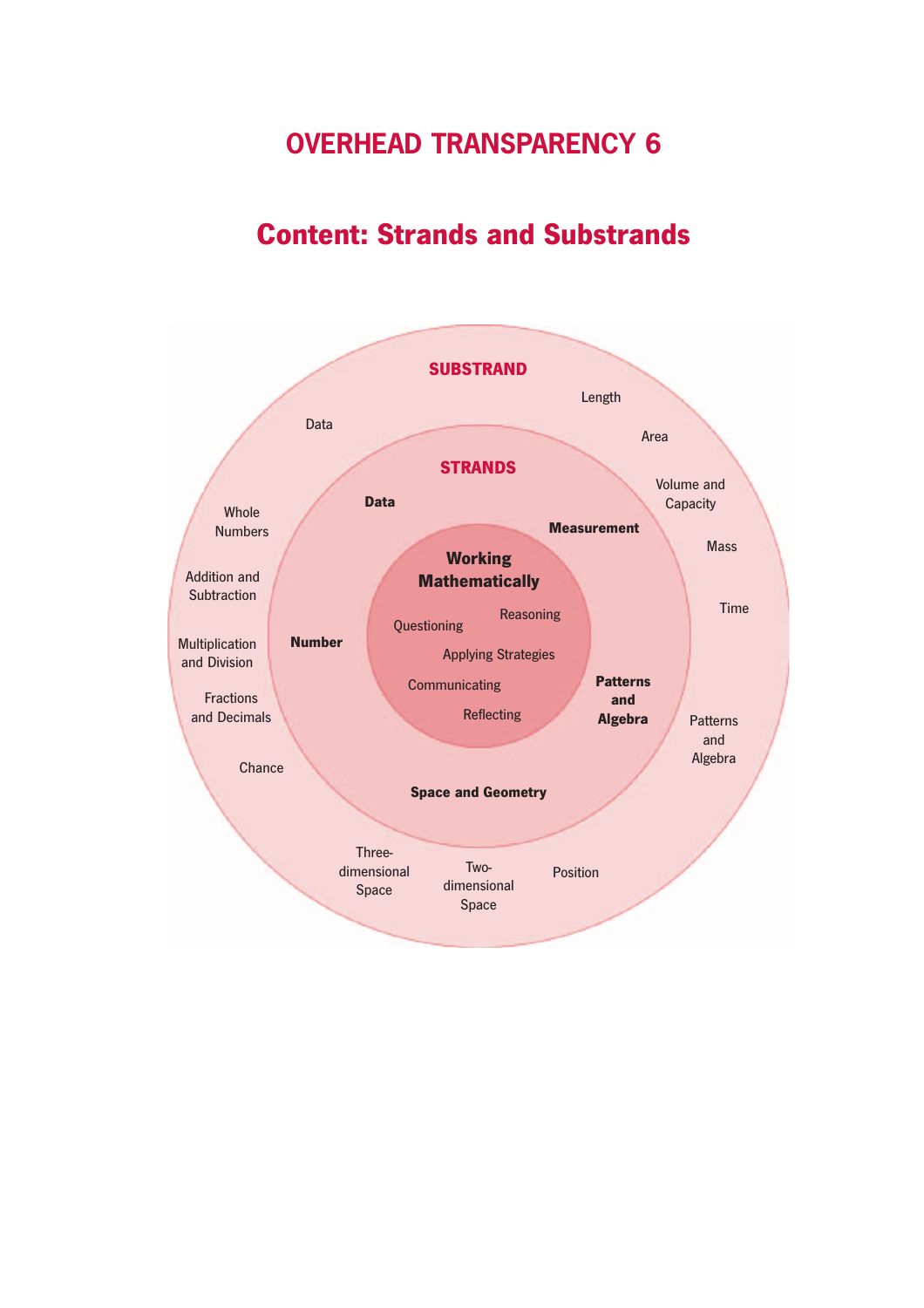# **Knowledge, Skills and Understanding**

**In Mathematics, students will have the opportunity to develop knowledge, skills and understanding related to:** 

- **• inquiry, application of problem-solving strategies including the selection and use of appropriate technology, communication, reasoning and reflection**
- **• mental and written computation and numerical reasoning**
- **• patterning, generalisation and algebraic reasoning**
- **• collecting, representing, analysing and evaluating information**
- **• identifying and quantifying the attributes of shapes and objects and applying measurement strategies**
- **• spatial visualisation and geometric reasoning.**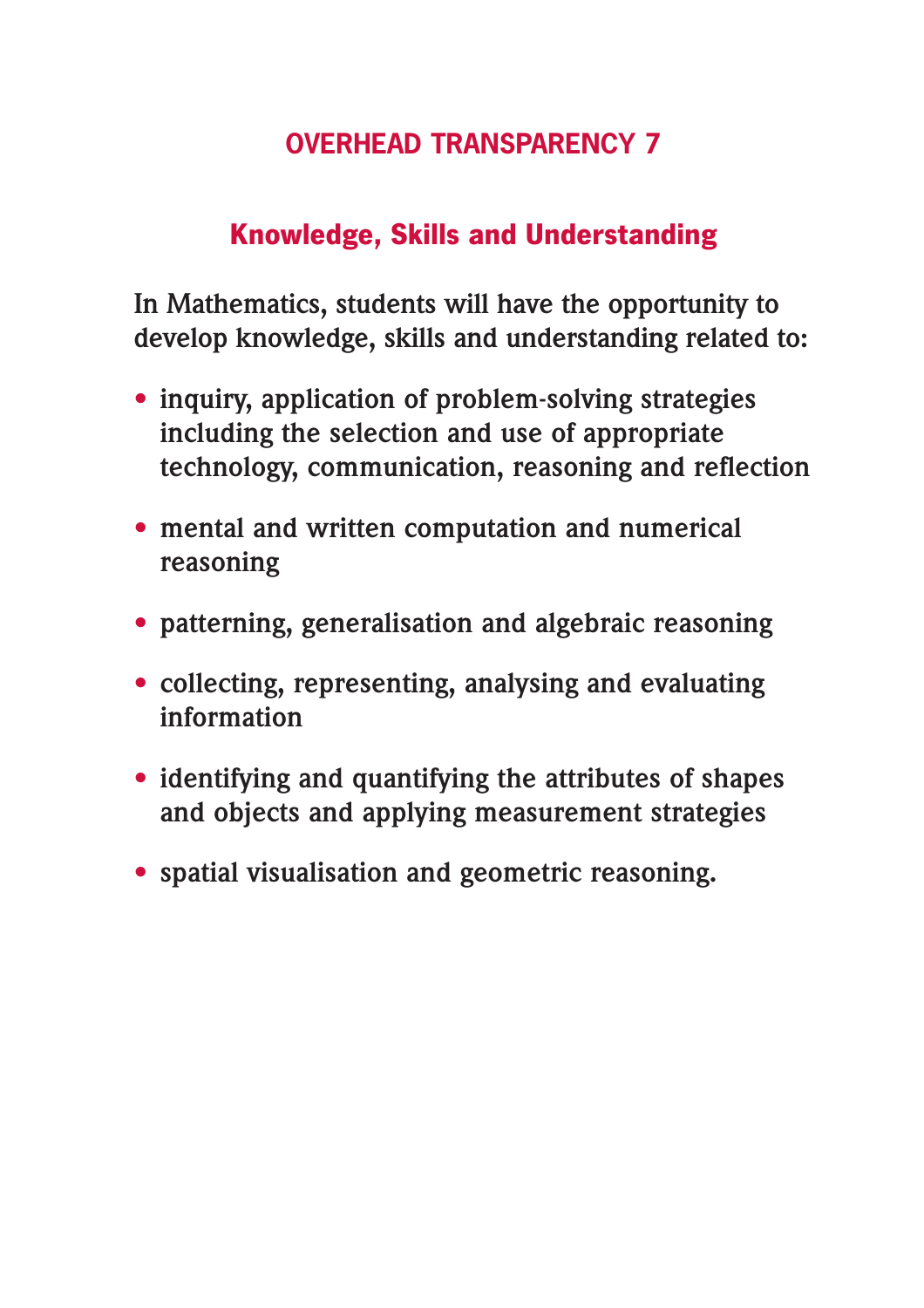## **Values and Attitudes**

**In relation to values and attitudes, students will be provided with opportunities to:**

- **• appreciate mathematics as an essential and relevant part of life**
- **• show interest in and enjoyment in inquiry and the pursuit of mathematical knowledge, skills and understanding**
- **• demonstrate confidence in applying mathematical knowledge, skills and understanding to everyday situations and the solution of everyday problems**
- **• develop and demonstrate perseverance in undertaking mathematical challenges**
- **• recognise that mathematics has been developed in many cultures in response to human needs.**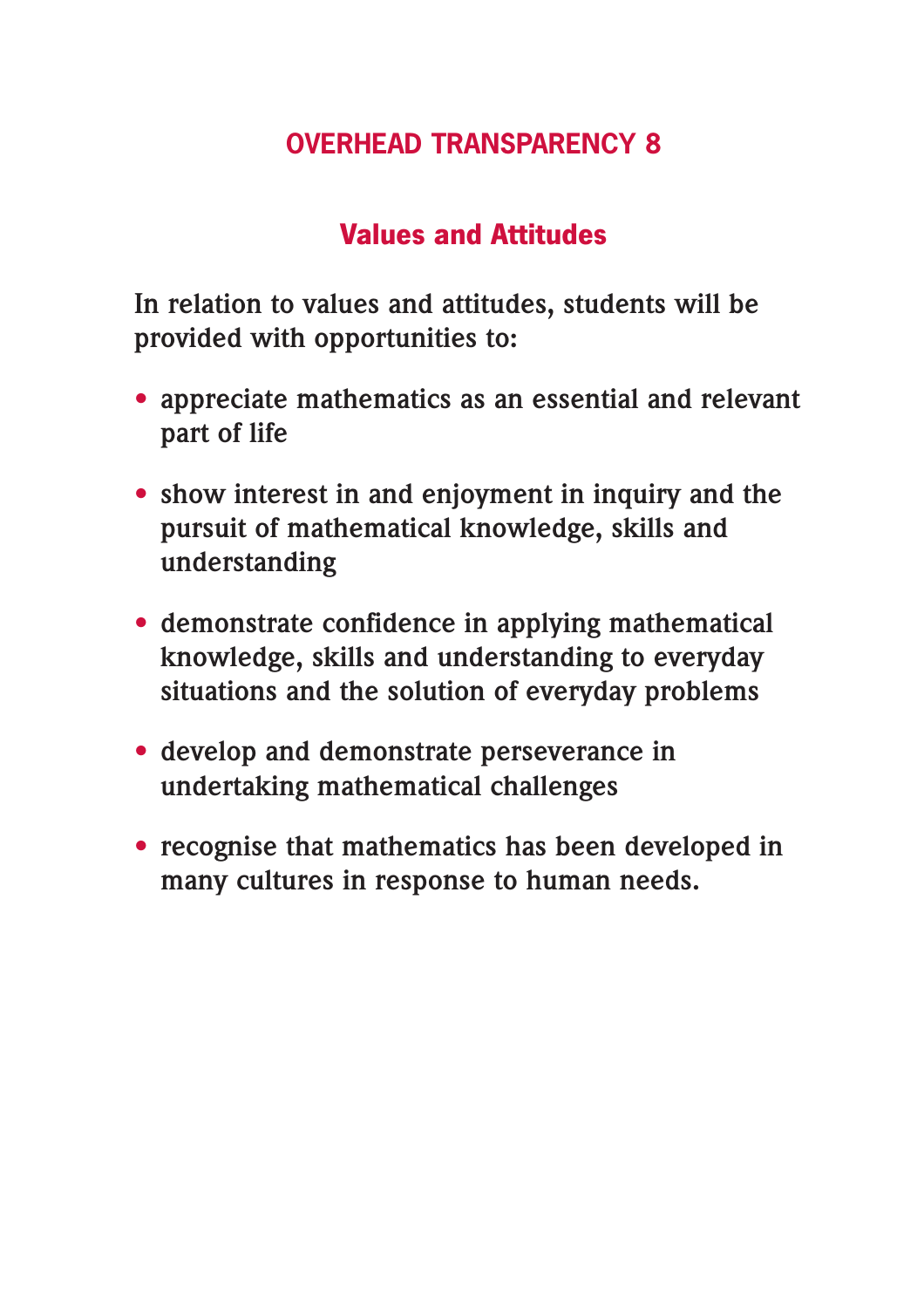## **What is new in Mathematics K–6?**

- **• two new strands Patterns and Algebra, and Data**
- **• development of Number concepts is strengthened**
- **• greater focus on visualisation and mental computation**
- **• Addition and Subtraction paired as one substrand**
- **• Multiplication and Division paired as one substrand**
- **• Fraction concepts developed much further**
- **• Chance is included as a substrand of Number**
- **• Money is integrated into other substrands of Number**
- **• Temperature is no longer a substrand but is integrated as an application of reading scales**

**New features:**

- **• 'essential content' and 'additional content'**
- **• content pages integrate the outcomes and content**
- **• Working Mathematically is embedded into the content**
- **• K-10 Scope and Continuum an overview of Key Ideas**
- **• Stage 4 outcomes and content are included.**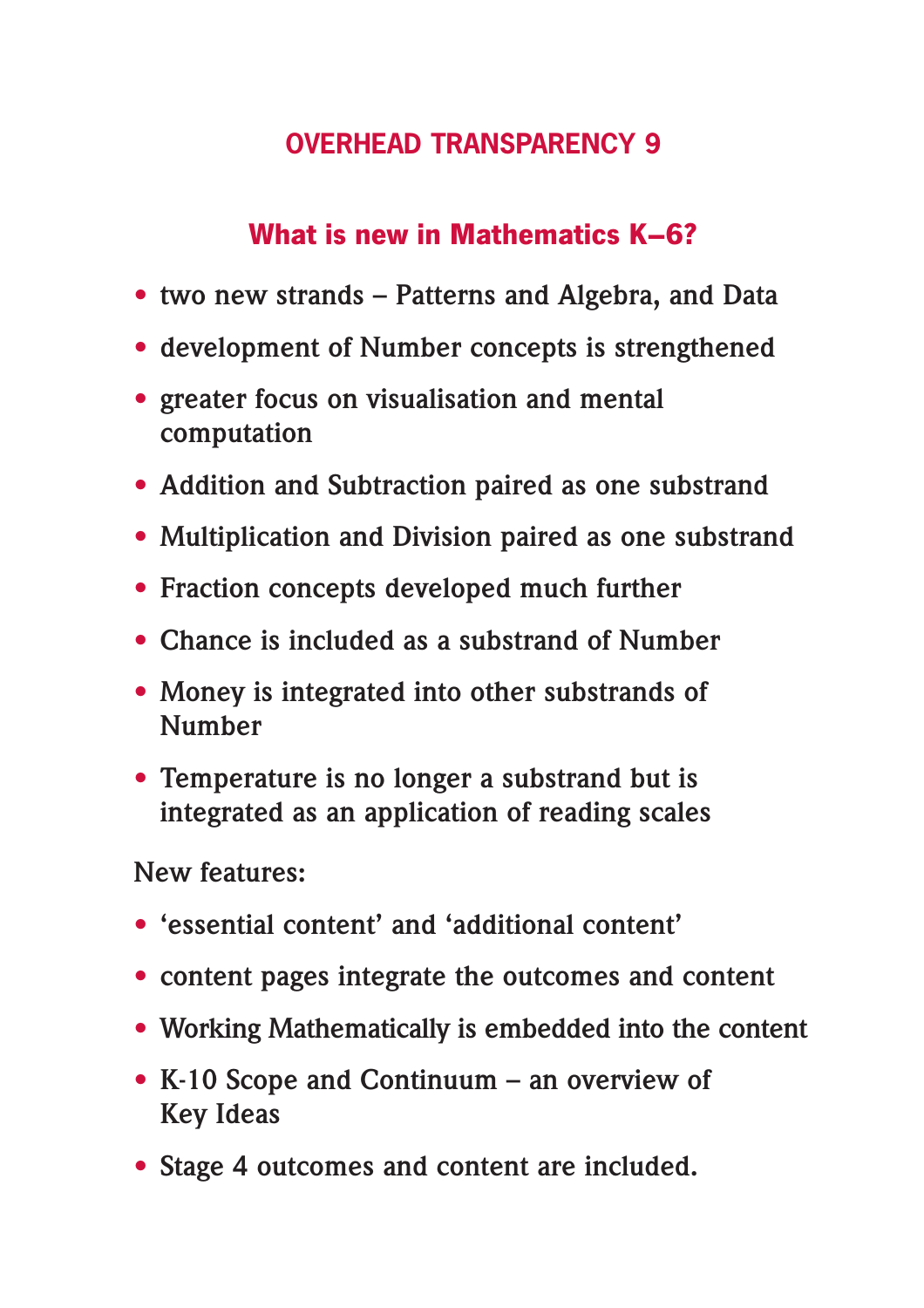# **How Can You Support Your Child's Learning of Mathematics?**

- **• Show an interest in your child's school work**
- **• Expect your child to succeed**
- **• Share a positive attitude towards mathematics with your child**
- **• Support your child's interest in mathematics**
- **• Talk about mathematics and solving problems**
- **• Be prepared to discuss mathematical ideas**
- **• Point out how mathematics is used every day**
- **• Ask your child what they have learnt in mathematics**
- **• Be positive about your child's efforts and encourage them to practise skills**
- **• Support the school's mathematics program**

**The most important thing you can do is to take the time to discuss mathematical thinking with your child and show how you value your child as a learner of mathematics.**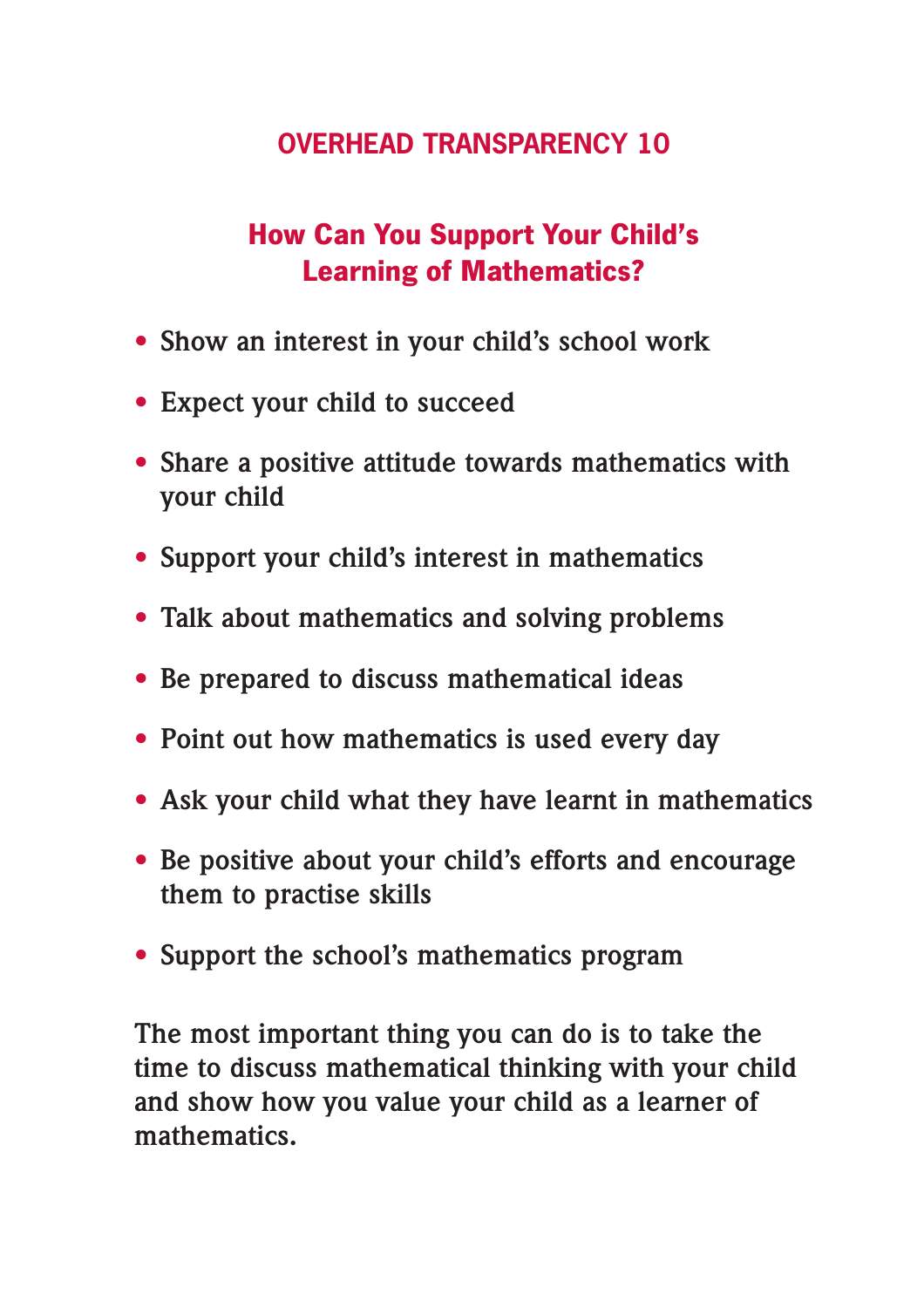## **Parent Handout**

## **How can I support the school program at home?**

The following are examples of activities that you may choose to do with your child at home. These ideas support learning in Mathematics at school. The activities are organised under the six strands in the *Mathematics K–6 Syllabus*.

Parents/caregivers need to make a judgement about the appropriateness of particular activities for their child. Parents who are seeking additional guidance on the developmental appropriateness of particular activities may refer to the syllabus Stage Statements.

## **Suggested Activities To Do With Your Child**

## **Working Mathematically**

Working Mathematically includes: asking questions; using a range of strategies to solve problems; using appropriate language and symbols to describe and represent mathematical ideas; exploring relationships as well as checking and justifying solutions; and reflecting on learning and making connections between mathematical ideas. The following activities will help to encourage development of these important processes.

- Encourage your child's curiosity about the use of numbers and measurements in the world around them. Listen to their many questions and ask your own questions. Discuss with them how you might find answers to these questions.
- Play games together (eg cards, board games, computer games), and discuss how mathematical ideas can be used to play, as well as to develop successful strategies.
- Discuss how mathematics is used every day. The applications of mathematics and technology are numerous. In the kitchen, for example, ingredients are measured and digital timers and clocks are used on microwave ovens.
- Solve problems together and discuss strategies and solutions. Encourage your child to find all possible solutions, as many problems have more than one answer. They should also be encouraged to justify their solutions. Many internet sites have suitable problems and investigations for primary school students. Another source of mathematical problems is children's magazines and puzzle books.
- Encourage your child to try different strategies when solving everyday problems.
- Provide opportunities for your child to use technology to investigate mathematical ideas.
- Connect to the internet at home or at a local library, and help your child (or let your child help you) locate websites that provide information and ideas about mathematics and technology.
- Discuss the mathematics your child is learning at school. Ask them to explain what they have learnt in mathematics lessons this week, and how they can use these ideas. If they express concern about what they are doing, this gives you an opportunity to look at their work and help them if appropriate, or to encourage them to seek extra guidance from their teacher.
- Watch television programs about mathematics with your child. Discuss the contents of the programs and how it relates to the mathematics taught at school.

### **Students who feel confident about Working Mathematically feel confident about themselves as learners of mathematics.**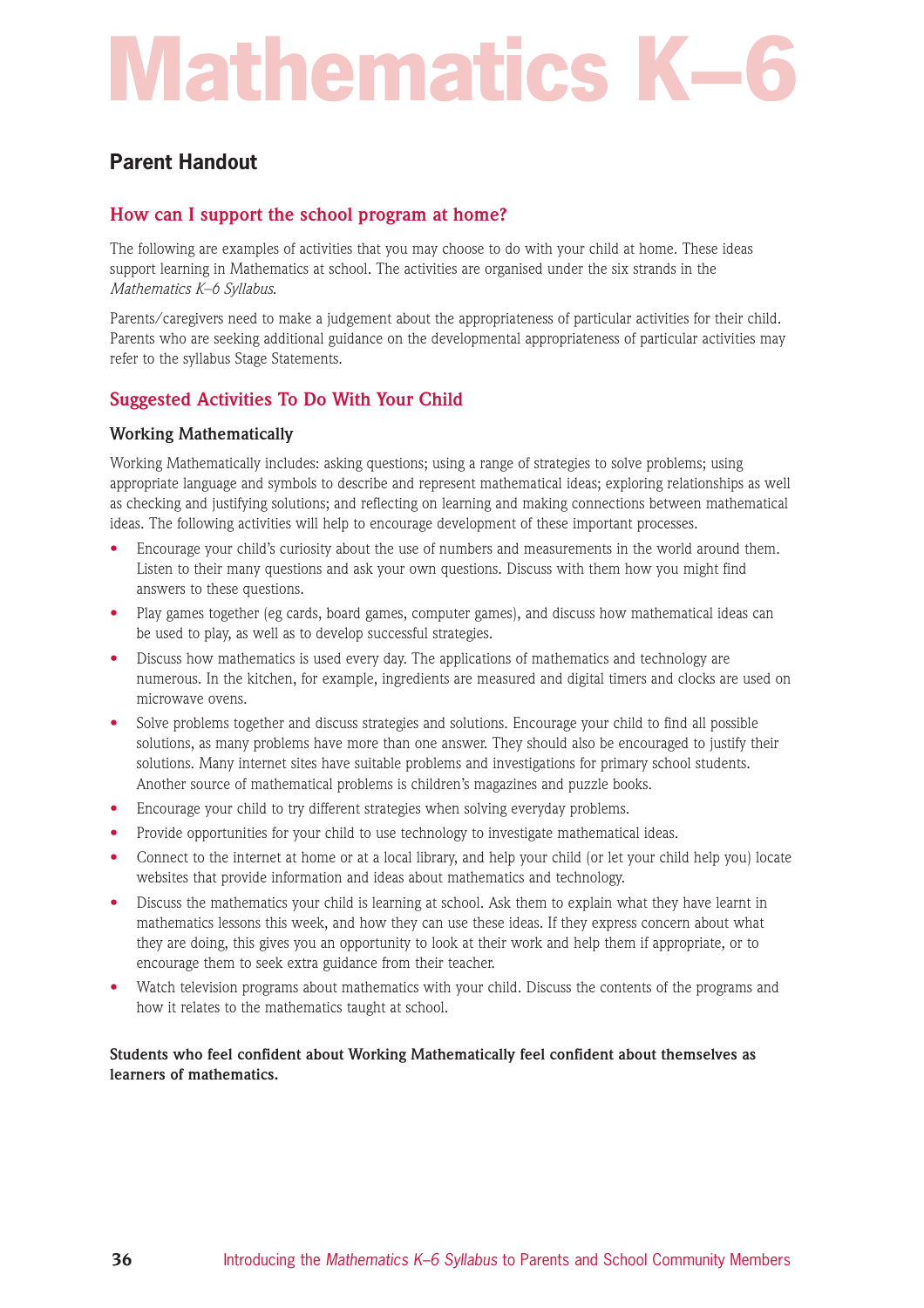

## **Number**

Number includes: counting forward and backwards and understanding place value; using the four operations (addition, subtraction, multiplication and division); interpreting and doing simple calculations with fractions, decimals and percentages; and understanding the language used in chance. The following activities will help to encourage the development of Number concepts.

- Count with your child whenever possible. Play counting games while travelling in the car and sing counting rhymes. Remember to count forward and backwards starting from different numbers.
- Look for numbers in your local area (eg house numbers, prices, speed signs, Roman numerals) and discuss how the numbers are used.
- Play board games as a family and discuss the chance of throwing a particular number on a die in order to win the game.
- Encourage your child to use money. Support your child's efforts to calculate change.
- Discuss with your child how to use the telephone book. Write a list of people from the family, school and community, together with their telephone numbers and addresses. Put the list in an accessible place eg near the telephone or in a notebook, for your child to refer to and use.
- Play oral games such as Race to 10. Starting at 0 take turns and add either 1 or 2 to the last number said. The player who gets to 10 first wins.

| eg | A says | B says |
|----|--------|--------|
|    |        | っ<br>ٮ |
|    |        |        |
|    |        | ŏ      |
|    | 10     |        |

A wins this game. Note the game has a winning strategy.

Discuss mental strategies for working these out quickly. You can play to any number depending on your child's ability.

• When your car pulls up behind the car in front, you might have a competition to see how many different answers children can make using the numbers from the car number plate. For example, if the number plate is ABC 152 the children might say

 $1 \times 5 + 2 = 7$ , or  $1 + 5 + 2 = 8$ , or  $(1 + 5) \times 2 = 12$ .

• A pack of playing cards can be used to play mathematical games that involve the recall of number facts. For example, Addition, Subtraction or Multiplication Snap involves turning over two cards from the top of the pack with the first person to say the sum/difference/product of the cards scoring one point. The game continues until all of the cards in the pack have been used. The winner is the player who has scored the most points.

The game can be made easier by including only some numbers from the pack (eg 2, 3, 4, 5, and a picture card to represent 10), or it can be made more challenging by turning over more than two cards.

• Develop mental computation strategies with your child by doing calculations in your head. Share your strategies and think of different ways of calculating the answer.

For example, to calculate  $75 - 32$ , you can do  $75 - 30 = 45$  and then  $45 - 2 = 43$ .

Another possibility is to do  $70 - 30 = 40$  and then  $5 - 2 = 3$ , so the answer is  $40 + 3 = 43$ .

Now consider 75 – 38.

This can be done as  $75 - 40 = 35$  and then  $35 + 2 = 37$ .

Another possibility is  $75 - 30 = 45$ ,  $45 - 5 = 40$ , and then  $40 - 3 = 37$ .

There are often many different ways to do calculations mentally. Children need to experience different ways so that they can develop a range of mental strategies.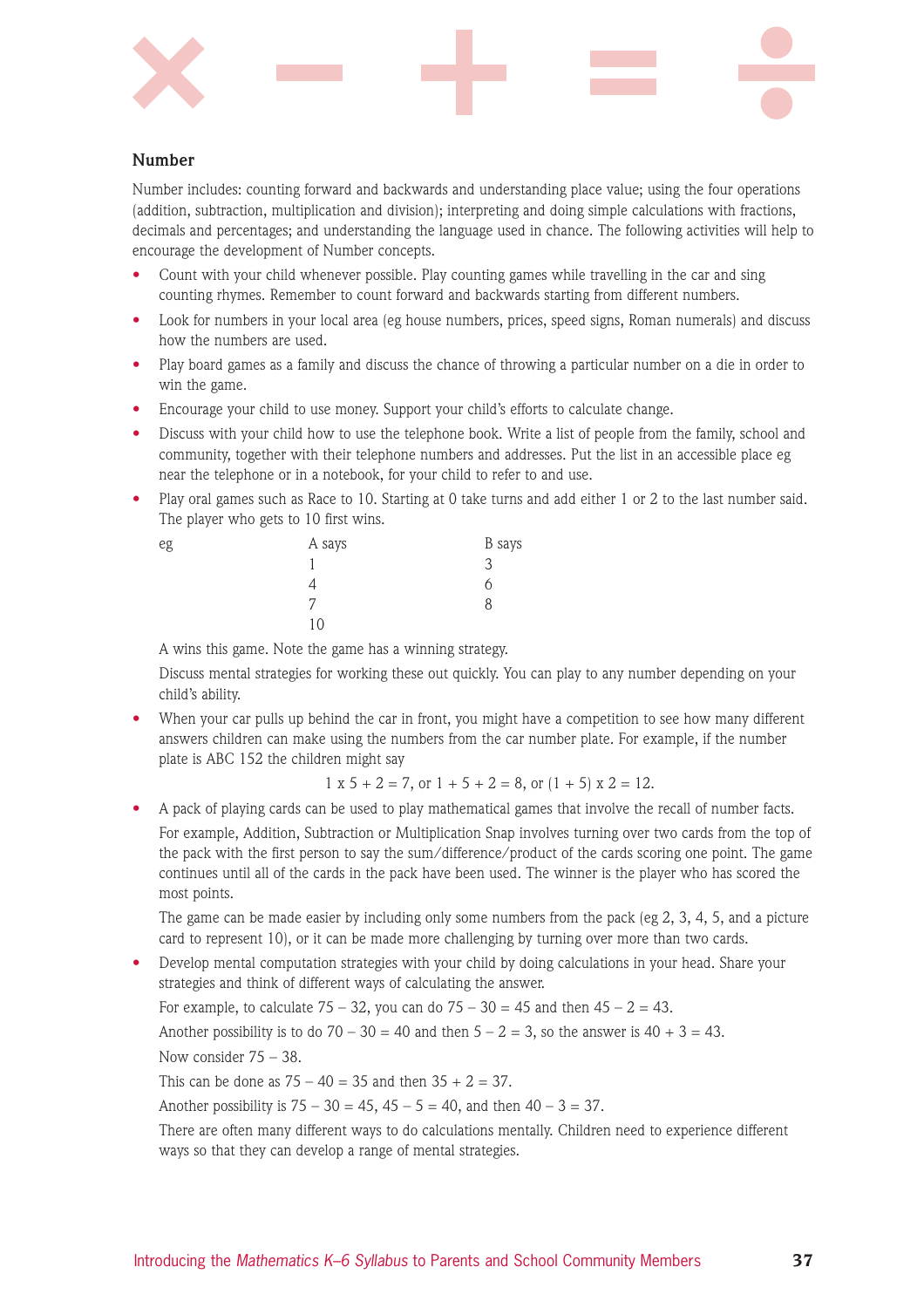# **Mathematics**

• Discuss fractions as part of a whole when cutting up fruit or a cake.

For example, 'How many pieces will we need? … Therefore each piece should be one quarter.' If your child plays sport, discuss fractions of the playing surface eg two halves of a soccer field, three thirds of a netball court.

Discuss fractions as part of a collection of objects.

For example, share a packet of sweets between 4 children. If there are 20 sweets, then they will each receive one quarter, which is the same as five twentieths of the packet of sweets.

- Let your child help plan a family holiday. They can plan the route, determine the overall distance, propose the number of kilometres to drive each day, and work out the amount of time it will take. They could help calculate an appropriate budget for the holiday to include expenses like souvenirs, accommodation, meals and petrol. If you have a computer, they could record the expenses on a spreadsheet.
- Ask your child to work out how much longer you will be travelling if you are driving at 80 kilometres per hour with 130 kilometres to go. Ask your child to explain how they solved the problem. Share with your child the methods you used to solve this problem.
- Visit local shops and discuss prices for similar products. Determine the best value. Estimate weekly shopping costs.
- Discuss the use of percentages in the media.
- Discuss the use of the language associated with chance in everyday situations eg 'no chance', 'fifty fifty', 'pigs might fly', 'it's a possibility'.

## **Patterns and Algebra**

Patterns and Algebra includes the investigation of repeating patterns, number patterns, and relationships between numbers.

Repeating patterns are explored in Early Stage 1 and can be created using numbers, letters, shapes, sounds and actions.

For example:

```
A, B, C, A, B, C, …
1, 2, 1, 2, …
\square, \square, \bullet, \square, \square, \bullet, \dotsclap hands, touch shoulders, clap hands, touch shoulders, and so on.
```
Number patterns can increase or decrease (eg 2, 4, 6, …; 25, 20, 15, …) and they can include fractions and decimals eg  $\frac{1}{4}$ ,  $\frac{2}{4}$ ,  $\frac{3}{4}$ , ...; 1.0, 1.2, 1.4, ...

Students are encouraged to continue patterns, to find a missing element in a pattern, to describe how a pattern has been created, and to create their own patterns.

Number relationships involve writing number sentences that connect number facts.

For example, if a student knows that  $2 + 4 = 6$ , then they should also know that  $4 + 2 = 6$  and also that  $6 - 4 = 2$  and  $6 - 2 = 4$ .

The same relationships can be created for multiplication and division facts.

Students also learn to find missing values in number sentences eg find the missing number in  $50 - \square = 31$ .

The following activities will help to develop concepts in Patterns and Algebra.

Use a calculator to count by ones, twos, threes, and so on.

Press the keys '0' '+' '1' '=' and the display will show 1. If you continue to press '=', the calculator will count by ones. This can be repeated, replacing '1' by '2' for counting by twos.

After counting for a while, ask your child to predict the number that will come up next, and then press the '=' key to verify the prediction. Try other numbers.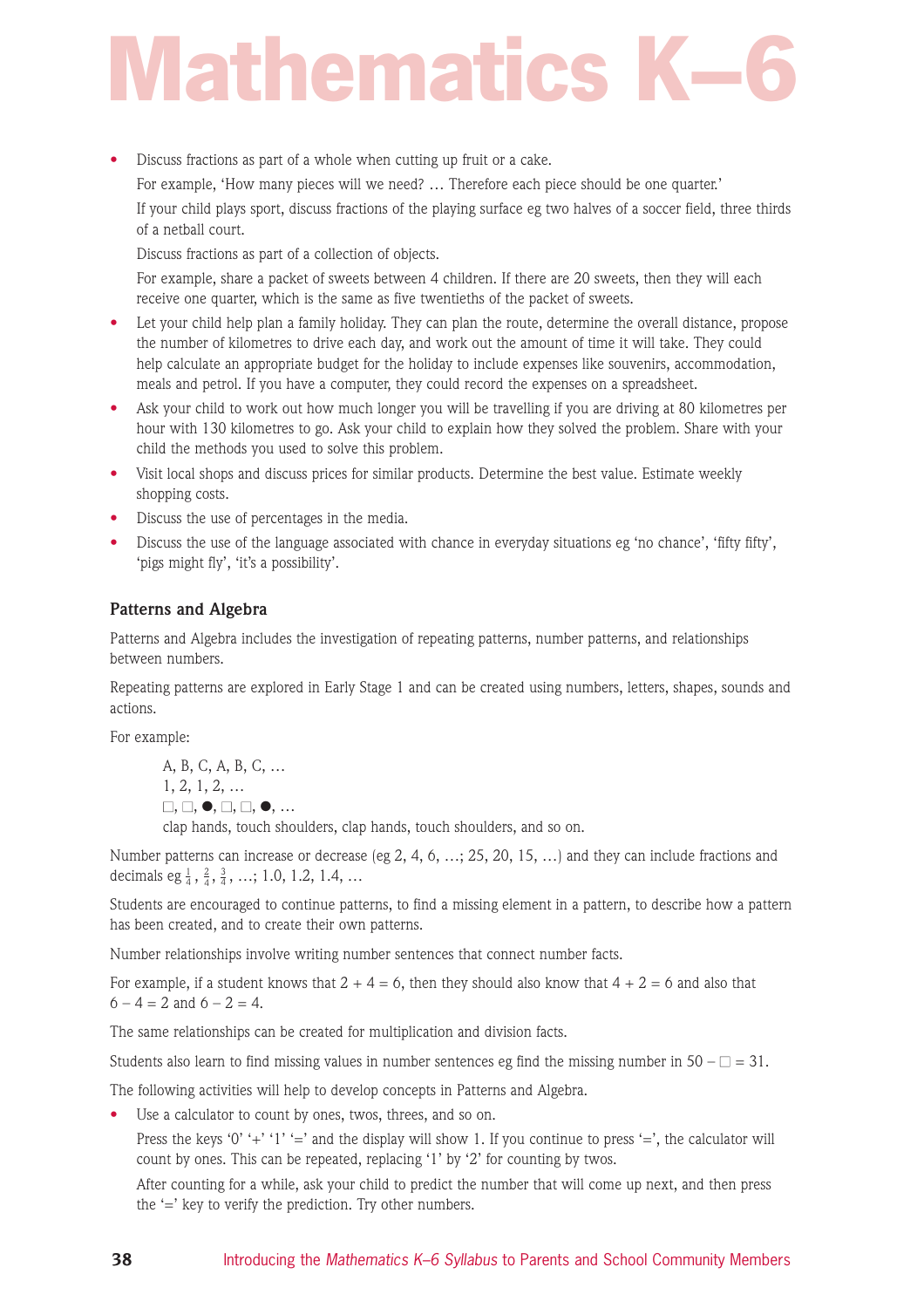

Encourage your child to write down the numbers that are displayed on the calculator and to describe the pattern to you.

- From a collection of buttons, ask your child to create a repeating pattern and to describe the pattern to you. You could create a repeating pattern with the buttons that includes one button that is misplaced. Ask you child to find the error in the pattern and to correct it.
- Make up mathematical games with your child and join in as they experiment with different rules eg create number sentences from the digits on car number plates.

For example, if the number plate on a car was ABC 123, this could lead to the sentences

 $1 + 2 = 3$ ,  $2 + 1 = 3$ ,  $3 - 1 = 2$ ,  $3 - 2 = 1$ .

- Play 'guess my rule' games. This involves listing a set of numbers that form a pattern and asking your child to describe the 'rule' used to make the pattern. Encourage your child to create a number pattern for you to find the 'rule' eg 2, 4, 7, 11, ...
- Create number sentences with a missing number and encourage your child to find the missing number eg  $17 + \square = 30$ .

Ask questions like 'What is the missing number?', 'How did you find it?', 'How do you know you are correct?', 'I think the answer is 23. Am I correct? How can we check this?'

Similar questions like this can be created in words eg 'I am thinking of a number so that when I double it the answer is 5. What is the number?'

### **Data**

This strand includes collecting, organising and analysing data as well as interpreting data when it is presented in a variety of forms including picture, column, line and pie graphs. Students also learn to create graphs. The following activities will help to develop concepts in Data.

- Create a graph of your child's growth over time.
- Use tally marks to score in a game, or count days to a special event.
- Discuss and interpret graphs and tables used in the media.
- Explain information presented in the media that uses the term 'average' eg 'the average temperature in December was 24 degrees'.
- Identify misleading representations of data in the media.

### **Measurement**

Measurement includes length, area, volume and capacity, mass and time. The following activities will help to develop concepts in Measurement.

- Collect small jars and containers of different sizes and shapes. Ask your child to sort them from smallest to largest capacity. Check by filling the 'smallest' with uncooked rice. If it really is the smallest, the rice should fit into the next container. If so, add more rice and pour it into the next container. Continue this process to check the ordering of the containers. Discuss why the tallest container may not hold the most.
- Join your child in working out measurements for cooking, building, craft or sewing.
- Encourage your child to estimate how long it will take to perform a common task (eg tying their shoe laces, saying the alphabet, making a tower from 30 coins). Time the task to check and review estimates.
- Estimate how many times your child can complete an action in 10 seconds, 30 seconds, or 1 minute eg bouncing a ball, skipping with a rope, running around the backyard.
- Read and interpret timetables with your child eg train, bus, TV guides.